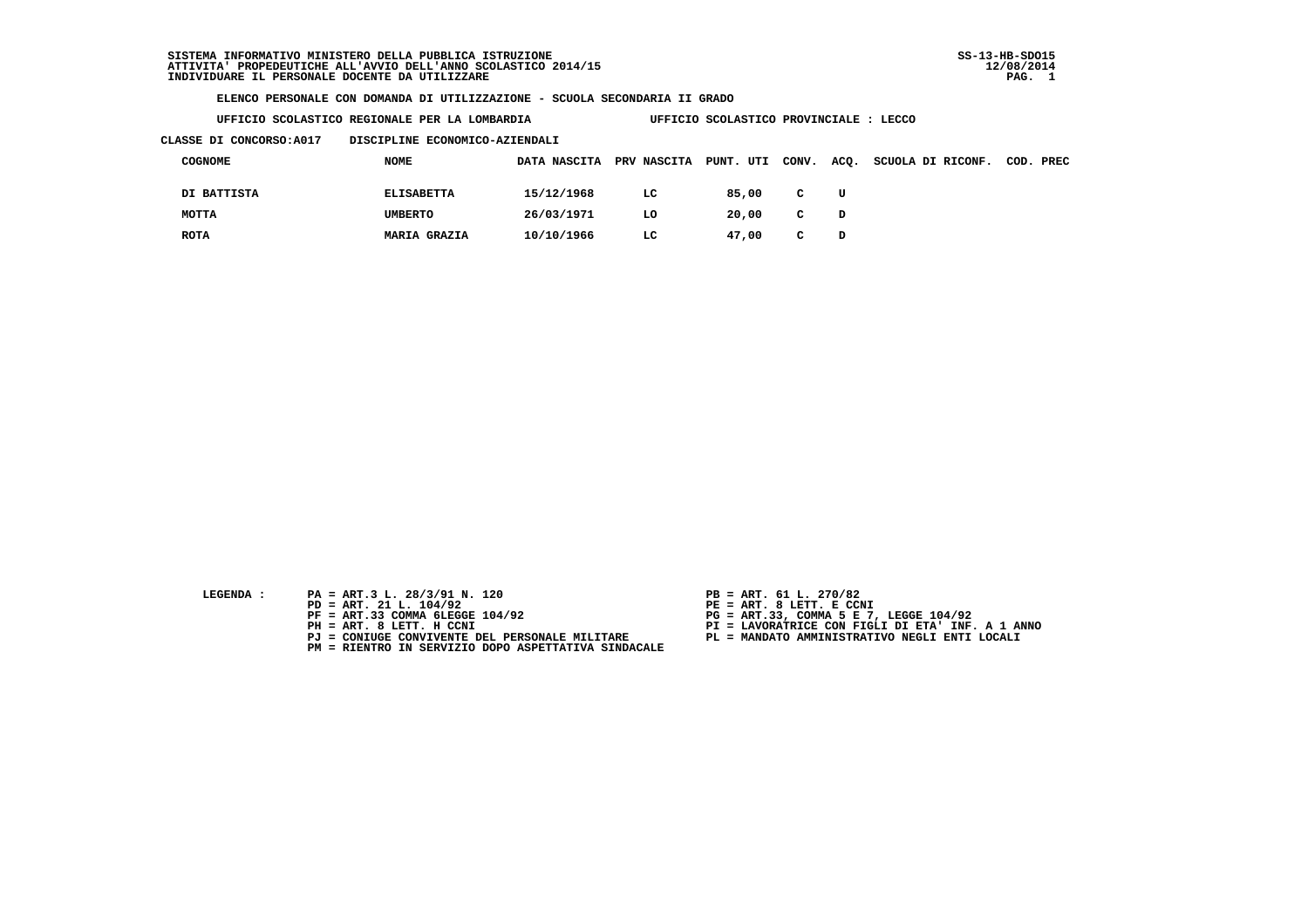**UFFICIO SCOLASTICO REGIONALE PER LA LOMBARDIA UFFICIO SCOLASTICO PROVINCIALE : LECCO**

 **CLASSE DI CONCORSO:A018 DISCIP.GEOM.,ARCHIT.ARRED.E SCENOT.**

| COGNOME         | <b>NOME</b>   | DATA NASCITA PRV NASCITA PUNT. UTI CONV. ACQ. |    |        |              | SCUOLA DI RICONF. | COD. PREC |
|-----------------|---------------|-----------------------------------------------|----|--------|--------------|-------------------|-----------|
| <b>AVAGNINA</b> | <b>ENRICO</b> | 17/10/1954                                    | TО | 153,00 | $\mathbf{C}$ |                   |           |

- **LEGENDA :** PA = ART.3 L. 28/3/91 N. 120 <br>PD = ART. 21 L. 104/92 <br>PE = ART. 8 LETT. E CCN
- **PD = ART. 21 L. 104/92 PE = ART. 8 LETT. E CCNI**
	-
	-
	-
	- **PM = RIENTRO IN SERVIZIO DOPO ASPETTATIVA SINDACALE**
- 
- 
- 
- **PF = ART.33 COMMA 6LEGGE 104/92 PG = ART.33, COMMA 5 E 7, LEGGE 104/92 PH = ART. 8 LETT. H CCNI PI = LAVORATRICE CON FIGLI DI ETA' INF. A 1 ANNO**
	- **PJ = CONIUGE CONVIVENTE DEL PERSONALE MILITARE PL = MANDATO AMMINISTRATIVO NEGLI ENTI LOCALI**
		-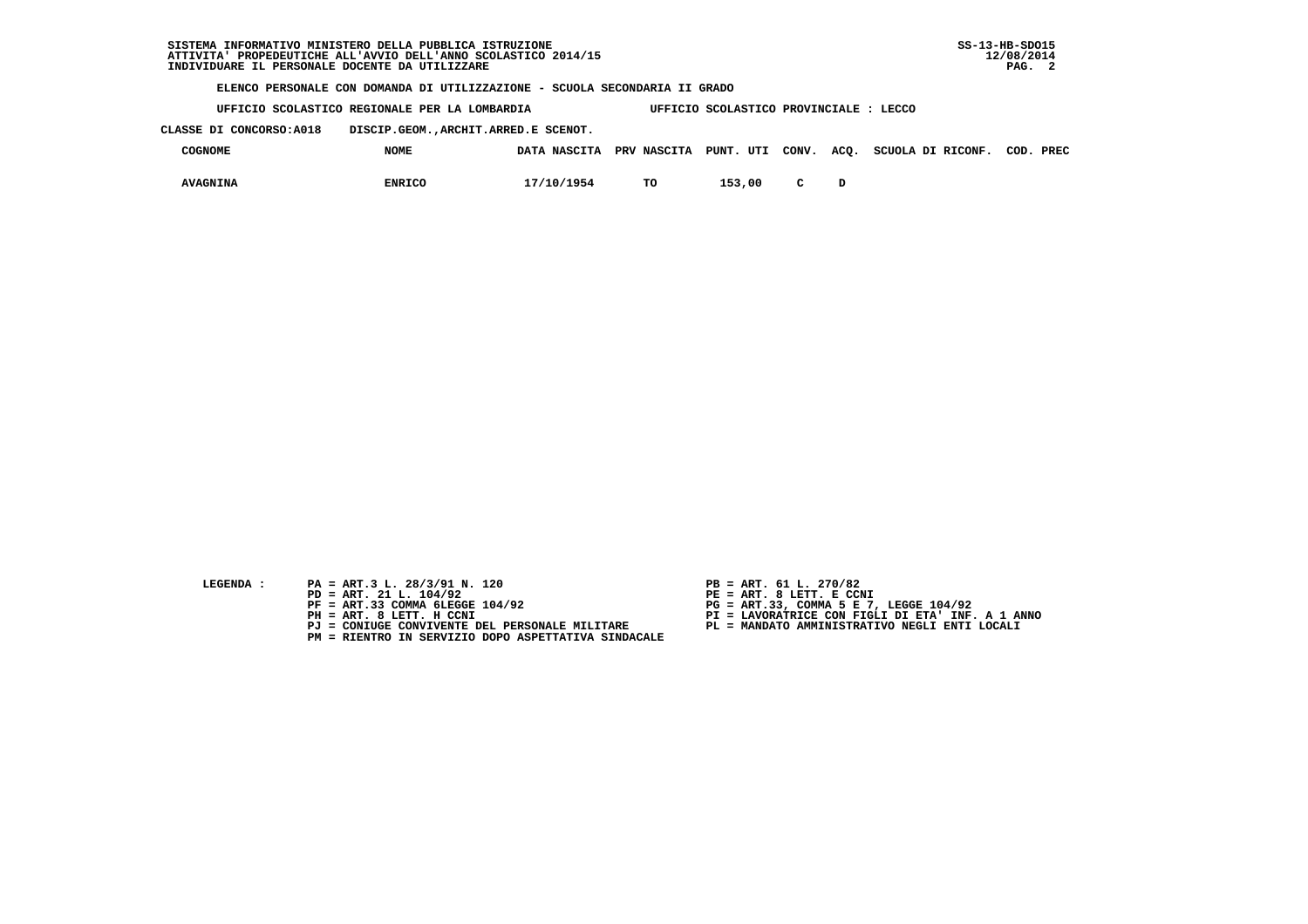**UFFICIO SCOLASTICO REGIONALE PER LA LOMBARDIA UFFICIO SCOLASTICO PROVINCIALE : LECCO**

 **CLASSE DI CONCORSO:A019 DISCIPLINE GIURIDICHE ED ECONOMIC.**

| <b>COGNOME</b>   | <b>NOME</b>     | DATA NASCITA | PRV NASCITA | PUNT.<br>UTI | CONV. | ACQ. | SCUOLA DI RICONF. | COD. | PREC |
|------------------|-----------------|--------------|-------------|--------------|-------|------|-------------------|------|------|
| <b>ARLATI</b>    | DANIELA MARIA   | 01/05/1955   | LC          | 84,00        | c     | D    |                   |      |      |
| <b>BACCANARI</b> | ANNA LISA       | 25/07/1979   | $_{\rm PG}$ | 22,00        | C     | D    |                   |      |      |
| <b>D'ANTONA</b>  | <b>GIUSEPPA</b> | 14/04/1978   | TP          | 45,00        | c     | D    |                   |      |      |
| <b>FUSARO</b>    | <b>SILVANA</b>  | 02/01/1955   | CS          | 180,00       | c.    | D    |                   |      |      |
| <b>SANDONATO</b> | MARIA CATERINA  | 16/04/1969   | CS          | 114,00       | c     | U    |                   |      |      |

- **LEGENDA :** PA = ART.3 L. 28/3/91 N. 120 <br>PD = ART. 21 L. 104/92 <br>PE = ART. 8 LETT. E CCN
- **PD = ART. 21 L. 104/92 PE = ART. 8 LETT. E CCNI**
	-
	-
	-
	- **PM = RIENTRO IN SERVIZIO DOPO ASPETTATIVA SINDACALE**
- 
- 
- 
- **PF = ART.33 COMMA 6LEGGE 104/92 PG = ART.33, COMMA 5 E 7, LEGGE 104/92 PH = ART. 8 LETT. H CCNI PI = LAVORATRICE CON FIGLI DI ETA' INF. A 1 ANNO**
	- **PJ = CONIUGE CONVIVENTE DEL PERSONALE MILITARE PL = MANDATO AMMINISTRATIVO NEGLI ENTI LOCALI**
		-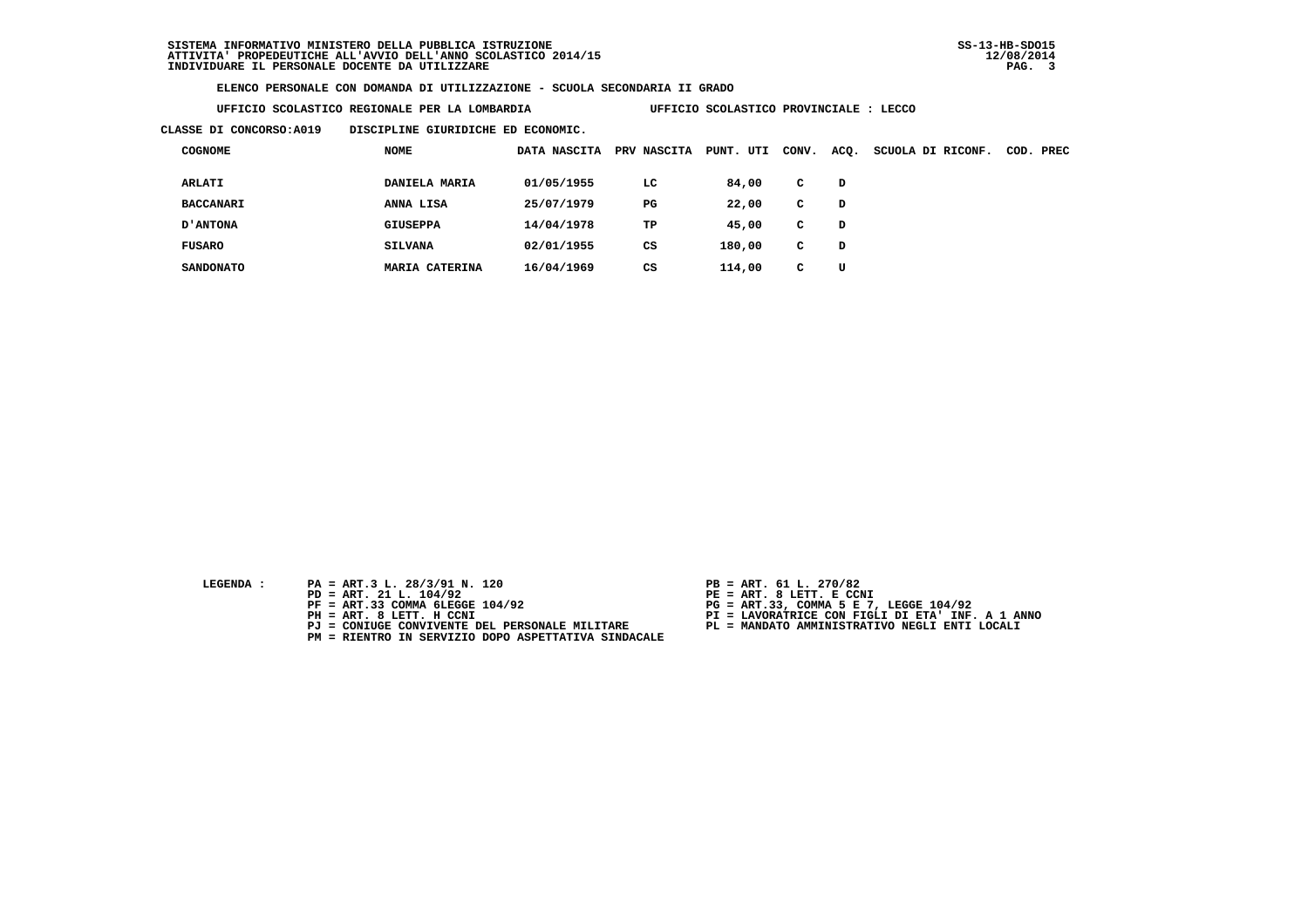**UFFICIO SCOLASTICO REGIONALE PER LA LOMBARDIA UFFICIO SCOLASTICO PROVINCIALE : LECCO**

## **CLASSE DI CONCORSO:A021 DISCIPLINE PITTORICHE**

| <b>COGNOME</b>  | NOME           | DATA NASCITA | <b>PRV NASCITA</b> | PUNT.<br>UTI | CONV. | ACQ. | SCUOLA DI RICONF. | COD. | PREC |
|-----------------|----------------|--------------|--------------------|--------------|-------|------|-------------------|------|------|
| <b>BARILLA'</b> | <b>SANTA</b>   | 01/06/1958   | RC                 | 87,00        | C     | U    |                   |      |      |
| <b>BONTEMPI</b> | GIUSEPPE       | 08/04/1954   | NA                 | 137,00       | C     | U    |                   |      |      |
| <b>CAPORASO</b> | <b>ANTONIO</b> | 01/01/1957   | BN                 | 141,00       | C     | D    |                   |      |      |
| CHIUPPI         | DANIELA RENATA | 30/10/1964   | MΙ                 | 36,00        | c     | D    |                   |      |      |

- **LEGENDA :** PA = ART.3 L. 28/3/91 N. 120 <br>PD = ART. 21 L. 104/92 <br>PE = ART. 8 LETT. E CCN
- **PD = ART. 21 L. 104/92 PE = ART. 8 LETT. E CCNI**
	-
	-
	-
	- **PM = RIENTRO IN SERVIZIO DOPO ASPETTATIVA SINDACALE**
- 
- 
- 
- **PF = ART.33 COMMA 6LEGGE 104/92 PG = ART.33, COMMA 5 E 7, LEGGE 104/92 PH = ART. 8 LETT. H CCNI PI = LAVORATRICE CON FIGLI DI ETA' INF. A 1 ANNO**
	- **PJ = CONIUGE CONVIVENTE DEL PERSONALE MILITARE PL = MANDATO AMMINISTRATIVO NEGLI ENTI LOCALI**
		-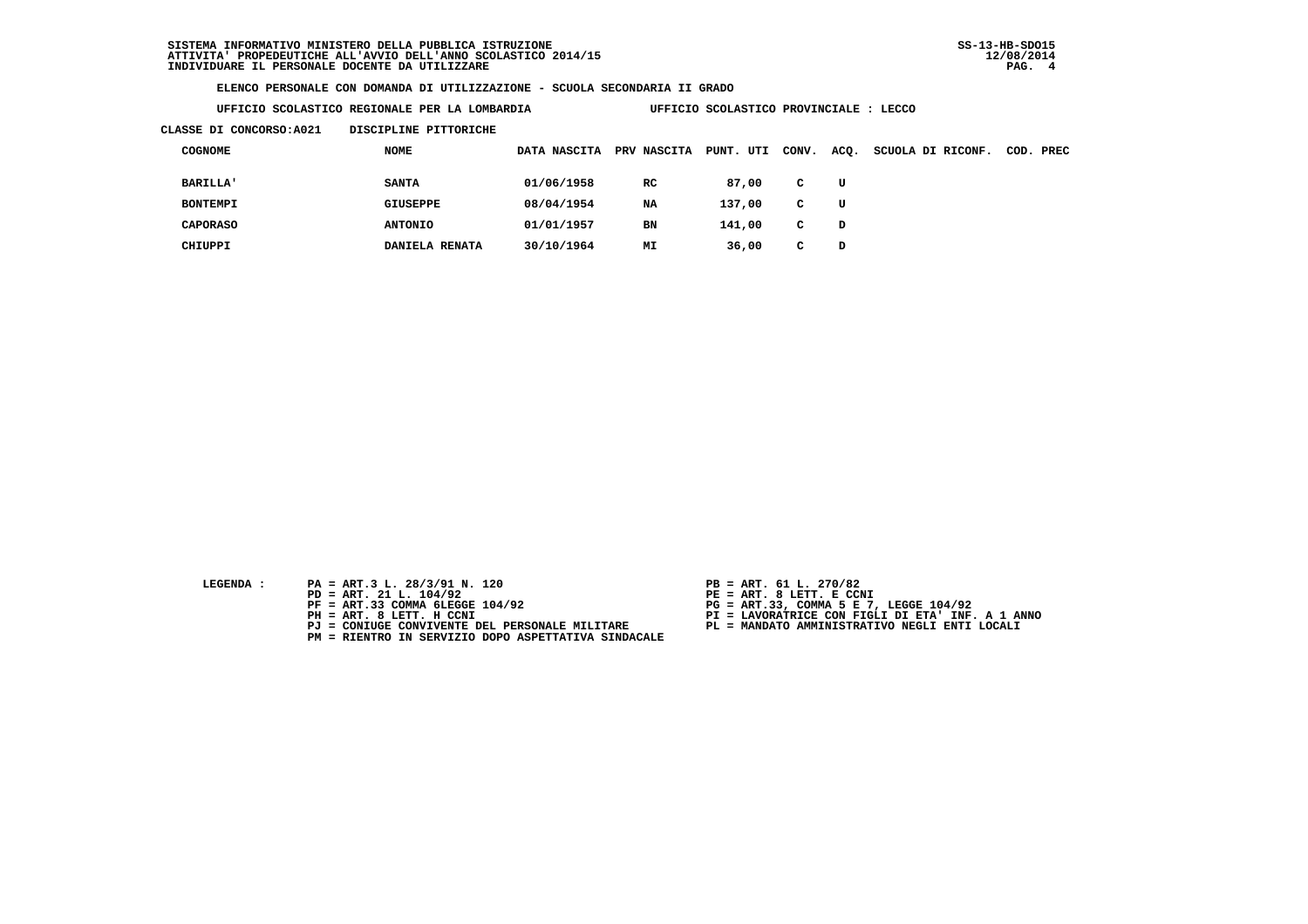**UFFICIO SCOLASTICO REGIONALE PER LA LOMBARDIA UFFICIO SCOLASTICO PROVINCIALE : LECCO**

 **CLASSE DI CONCORSO:A022 DISCIPLINE PLASTICHE**

| COGNOME | <b>NOME</b>          |            |    |        |              | DATA NASCITA PRV NASCITA PUNT. UTI CONV. ACQ. SCUOLA DI RICONF. | COD. PREC |  |
|---------|----------------------|------------|----|--------|--------------|-----------------------------------------------------------------|-----------|--|
| CASO    | <b>MARIA ROSARIA</b> | 30/03/1953 | NA | 150,00 | $\mathbf{C}$ |                                                                 |           |  |

- **LEGENDA :** PA = ART.3 L. 28/3/91 N. 120 <br>PD = ART. 21 L. 104/92 <br>PE = ART. 8 LETT. E CCN
- **PD = ART. 21 L. 104/92 PE = ART. 8 LETT. E CCNI**
	-
	-
	-
	- **PM = RIENTRO IN SERVIZIO DOPO ASPETTATIVA SINDACALE**
- 
- 
- 
- **PF = ART.33 COMMA 6LEGGE 104/92 PG = ART.33, COMMA 5 E 7, LEGGE 104/92 PH = ART. 8 LETT. H CCNI PI = LAVORATRICE CON FIGLI DI ETA' INF. A 1 ANNO**
	- **PJ = CONIUGE CONVIVENTE DEL PERSONALE MILITARE PL = MANDATO AMMINISTRATIVO NEGLI ENTI LOCALI**
		-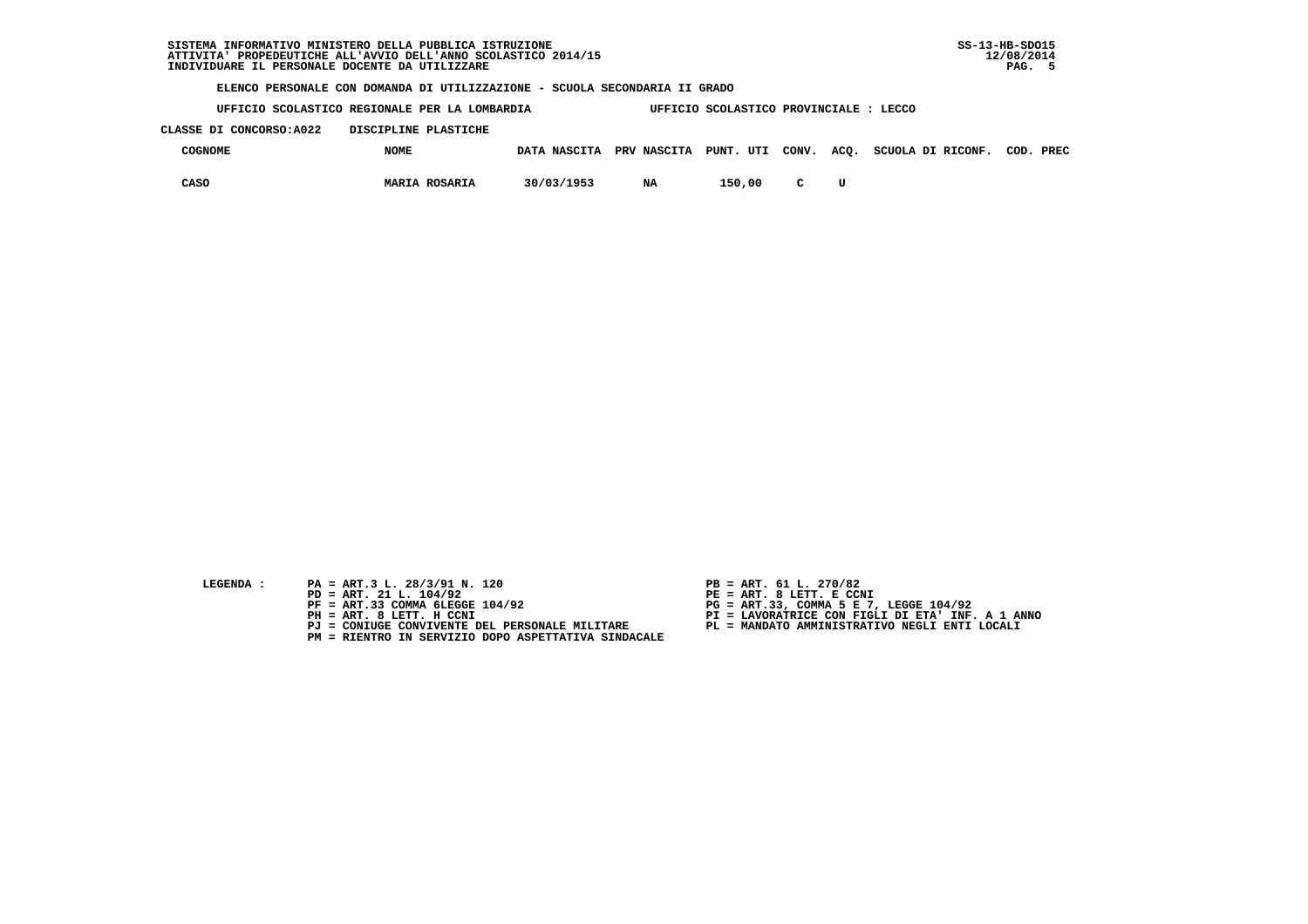| SISTEMA INFORMATIVO MINISTERO DELLA PUBBLICA ISTRUZIONE                    | $SS-13-HB-SDO15$ |
|----------------------------------------------------------------------------|------------------|
| ATTIVITA' PROPEDEUTICHE ALL'AVVIO DELL'ANNO SCOLASTICO 2014/15             | 12/08/2014       |
| INDIVIDUARE IL PERSONALE DOCENTE DA UTILIZZARE                             | PAG. 6           |
| ELENCO PERSONALE CON DOMANDA DI UTILIZZAZIONE - SCUOLA SECONDARIA II GRADO |                  |

 **UFFICIO SCOLASTICO REGIONALE PER LA LOMBARDIA UFFICIO SCOLASTICO PROVINCIALE : LECCO**

 **CLASSE DI CONCORSO:A025 DISEGNO E STORIA DELL'ARTE**

| <b>COGNOME</b> | <b>NOME</b>      | <b>NASCITA</b><br><b>DATA</b> | PRV NASCITA | PUNT. UTI | CONV. | ACQ. SCUOLA DI RICONF. | COD. | PREC |
|----------------|------------------|-------------------------------|-------------|-----------|-------|------------------------|------|------|
| <b>PEZONE</b>  | GILDA ELISABETTA | 07/03/1973                    | ∸           | 76,00     |       |                        |      |      |

- **LEGENDA :** PA = ART.3 L. 28/3/91 N. 120 <br>PD = ART. 21 L. 104/92 <br>PE = ART. 8 LETT. E CCN
	-
	-
	-
	-
	- **PM = RIENTRO IN SERVIZIO DOPO ASPETTATIVA SINDACALE**
- 
- 
- 
- **PD = ART. 21 L. 104/92 PE = ART. 8 LETT. E CCNI PF = ART.33 COMMA 6LEGGE 104/92 PG = ART.33, COMMA 5 E 7, LEGGE 104/92 PH = ART. 8 LETT. H CCNI PI = LAVORATRICE CON FIGLI DI ETA' INF. A 1 ANNO**
	- **PJ = CONIUGE CONVIVENTE DEL PERSONALE MILITARE PL = MANDATO AMMINISTRATIVO NEGLI ENTI LOCALI**
		-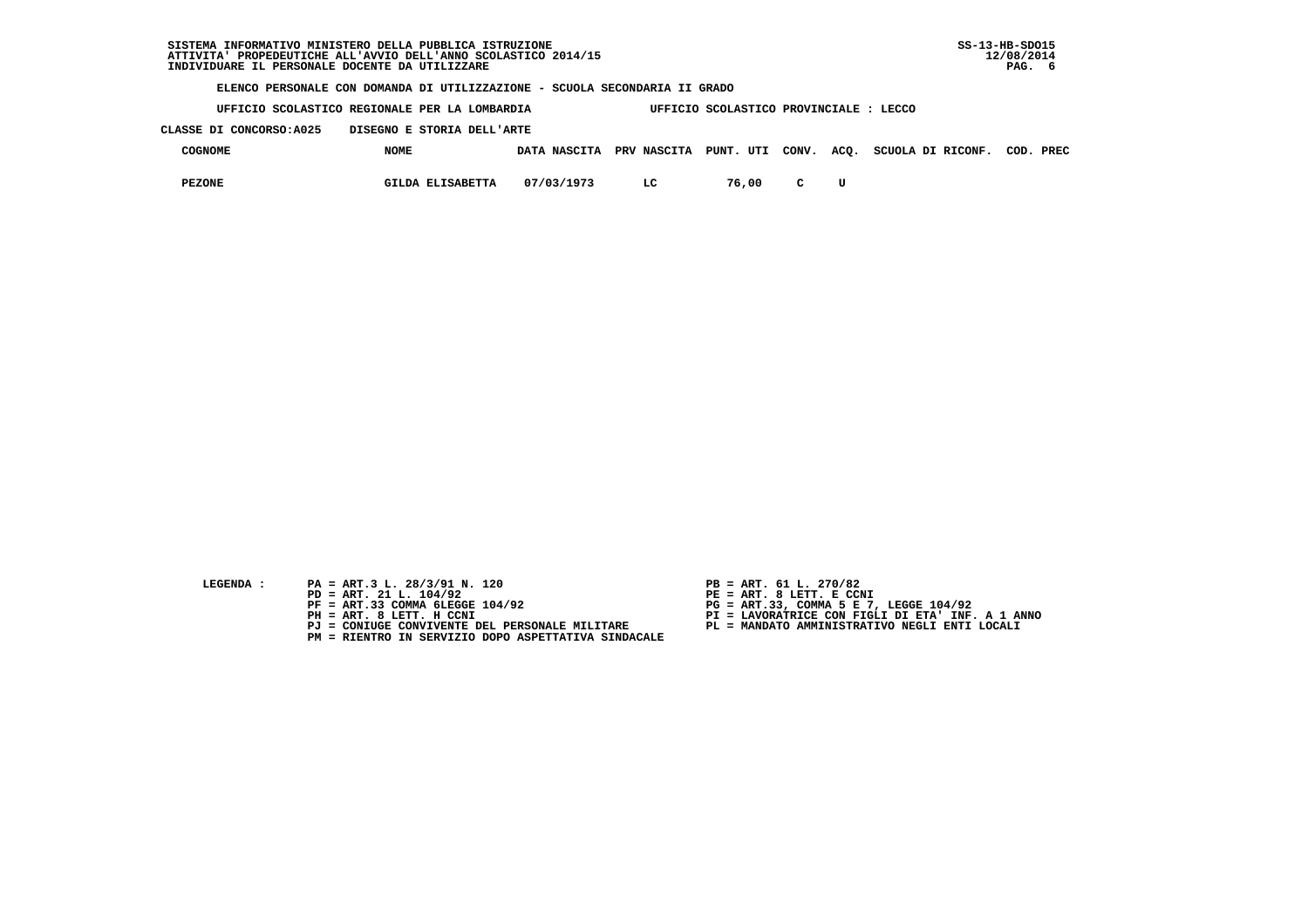| UFFICIO SCOLASTICO REGIONALE PER LA LOMBARDIA |  |  |  |
|-----------------------------------------------|--|--|--|
|-----------------------------------------------|--|--|--|

**UFFICIO SCOLASTICO PROVINCIALE : LECCO** 

 **CLASSE DI CONCORSO:A029 EDUCAZIONE FISICA II GRADO**

| <b>COGNOME</b>   | NOME              | DATA NASCITA | <b>PRV NASCITA</b> | PUNT. UTI | CONV. | ACQ. | SCUOLA DI RICONF. | COD. PREC |
|------------------|-------------------|--------------|--------------------|-----------|-------|------|-------------------|-----------|
| <b>BALOSSI</b>   | CLAUDIA MARIA     | 08/09/1976   | LC                 | 94,00     | C     | U    |                   |           |
| <b>DIFONZO</b>   | CHELLA            | 18/07/1980   | <b>BA</b>          | 33,00     | C     | U    |                   |           |
| <b>FORMICONE</b> | <b>ELISABETTA</b> | 21/02/1972   | TE                 | 65,00     | C     | U    |                   |           |
| <b>SIRCHIA</b>   | MARIA CARMELA     | 16/01/1963   | PA                 | 111,00    | c     | D    |                   |           |

- **LEGENDA :** PA = ART.3 L. 28/3/91 N. 120 <br>PD = ART. 21 L. 104/92 <br>PE = ART. 8 LETT. E CCN
- **PD = ART. 21 L. 104/92 PE = ART. 8 LETT. E CCNI**
	-
	-
	-
	- **PM = RIENTRO IN SERVIZIO DOPO ASPETTATIVA SINDACALE**
- 
- 
- 
- **PF = ART.33 COMMA 6LEGGE 104/92 PG = ART.33, COMMA 5 E 7, LEGGE 104/92 PH = ART. 8 LETT. H CCNI PI = LAVORATRICE CON FIGLI DI ETA' INF. A 1 ANNO**
	- **PJ = CONIUGE CONVIVENTE DEL PERSONALE MILITARE PL = MANDATO AMMINISTRATIVO NEGLI ENTI LOCALI**
		-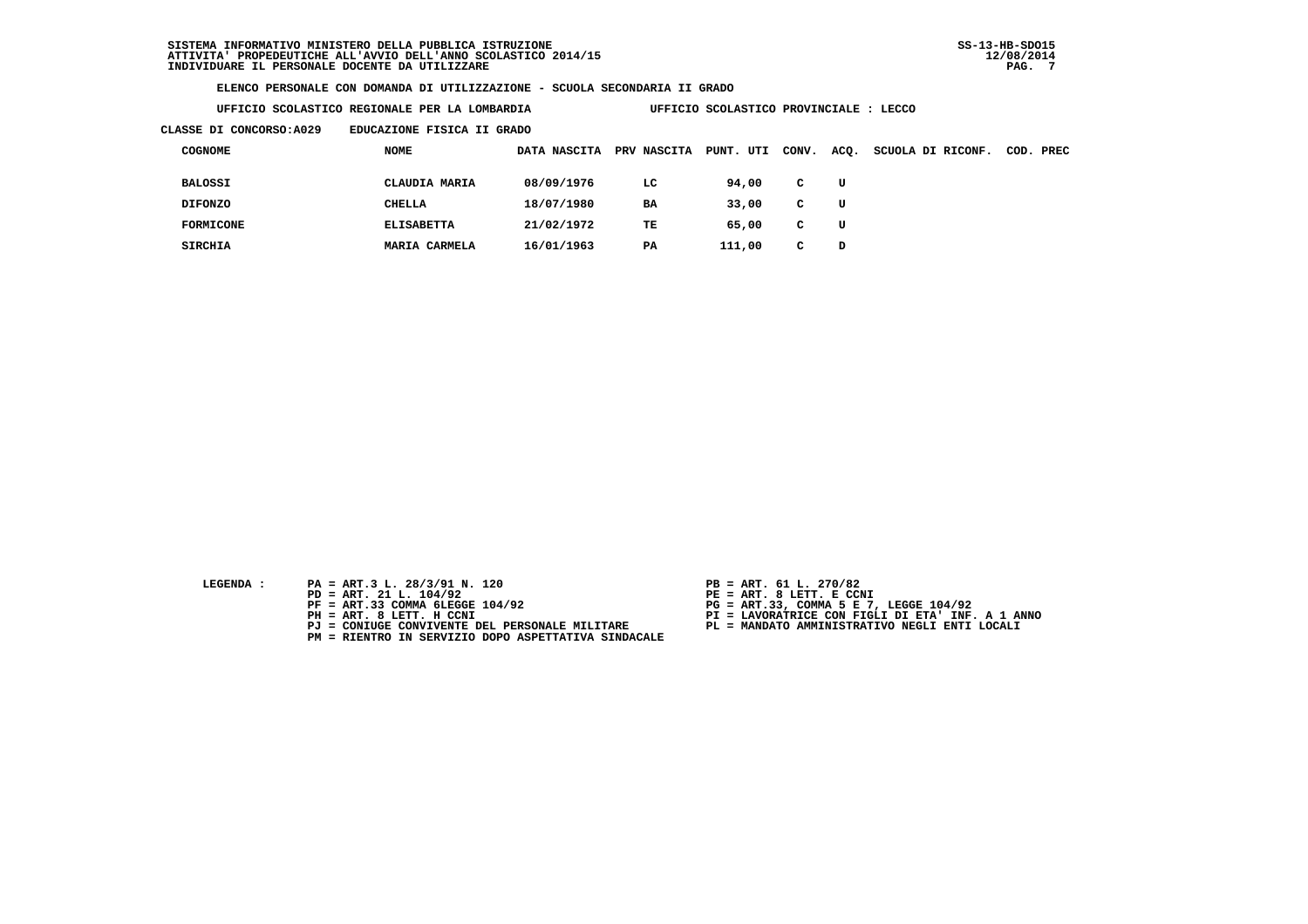| UFFICIO SCOLASTICO REGIONALE PER LA LOMBARDIA | UFFICIO SCOLASTICO PROVINCIALE : LECCO |
|-----------------------------------------------|----------------------------------------|
|                                               |                                        |

 **CLASSE DI CONCORSO:A031 ED.MUSICALE IST.ISTR.SEC.II GRADO**

| COGNOME | <b>NOME</b>   | DATA NASCITA PRV NASCITA PUNT. UTI CONV. |    |        |              | ACQ. SCUOLA DI RICONF. COD. PREC |  |
|---------|---------------|------------------------------------------|----|--------|--------------|----------------------------------|--|
| CANOSSI | DARIO         | 06/08/1959                               | BS | 156,00 | $\mathbf{C}$ |                                  |  |
| CROTTA  | <b>FLAVIA</b> | 22/06/1965                               | LC | 215,00 | $\mathbf{C}$ |                                  |  |

- 
- **LEGENDA :** PA = ART.3 L. 28/3/91 N. 120 <br>PD = ART. 21 L. 104/92 <br>PE = ART. 8 LETT. E CCN  **PD = ART. 21 L. 104/92 PE = ART. 8 LETT. E CCNI**
	-
	-
	-
	- **PM = RIENTRO IN SERVIZIO DOPO ASPETTATIVA SINDACALE**
- 
- 
- 
- **PF = ART.33 COMMA 6LEGGE 104/92 PG = ART.33, COMMA 5 E 7, LEGGE 104/92 PH = ART. 8 LETT. H CCNI PI = LAVORATRICE CON FIGLI DI ETA' INF. A 1 ANNO**
	- **PJ = CONIUGE CONVIVENTE DEL PERSONALE MILITARE PL = MANDATO AMMINISTRATIVO NEGLI ENTI LOCALI**
		-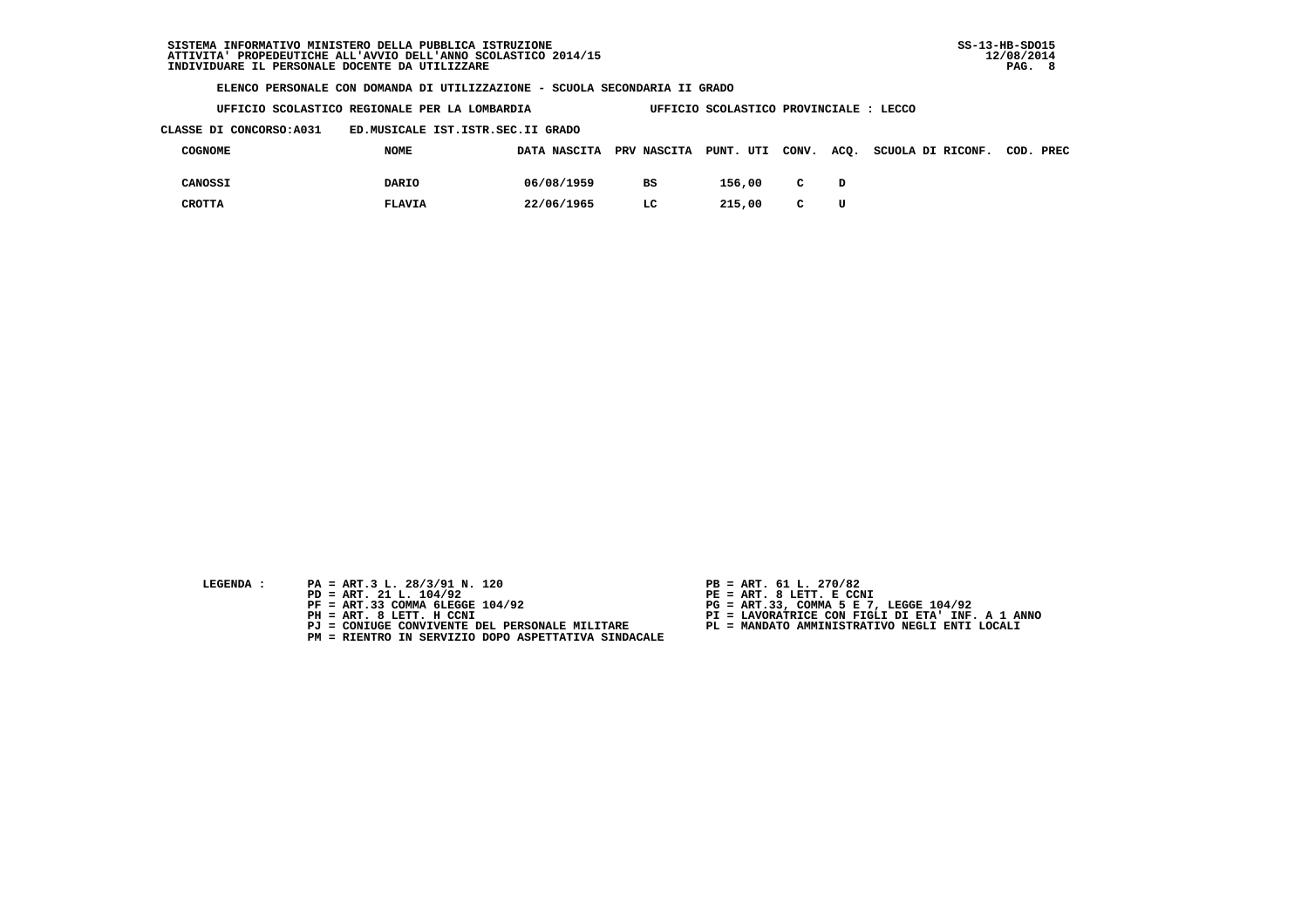**UFFICIO SCOLASTICO REGIONALE PER LA LOMBARDIA UFFICIO SCOLASTICO PROVINCIALE : LECCO**

 **CLASSE DI CONCORSO:A035 ELETTROTECNICA ED APPLICAZIONI**

| <b>COGNOME</b> | <b>NOME</b>    |            |    |       |  | DATA NASCITA PRV NASCITA PUNT. UTI CONV. ACO. SCUOLA DI RICONF. | COD. | PREC |
|----------------|----------------|------------|----|-------|--|-----------------------------------------------------------------|------|------|
| CAMERONI       | <b>UMBERTO</b> | 11/07/1975 | LC | 46,00 |  |                                                                 |      |      |

- **LEGENDA :** PA = ART.3 L. 28/3/91 N. 120 <br>PD = ART. 21 L. 104/92 <br>PE = ART. 8 LETT. E CCN
- **PD = ART. 21 L. 104/92 PE = ART. 8 LETT. E CCNI**
	-
	-
	-
	- **PM = RIENTRO IN SERVIZIO DOPO ASPETTATIVA SINDACALE**
- 
- 
- 
- **PF = ART.33 COMMA 6LEGGE 104/92 PG = ART.33, COMMA 5 E 7, LEGGE 104/92 PH = ART. 8 LETT. H CCNI PI = LAVORATRICE CON FIGLI DI ETA' INF. A 1 ANNO**
	- **PJ = CONIUGE CONVIVENTE DEL PERSONALE MILITARE PL = MANDATO AMMINISTRATIVO NEGLI ENTI LOCALI**
		-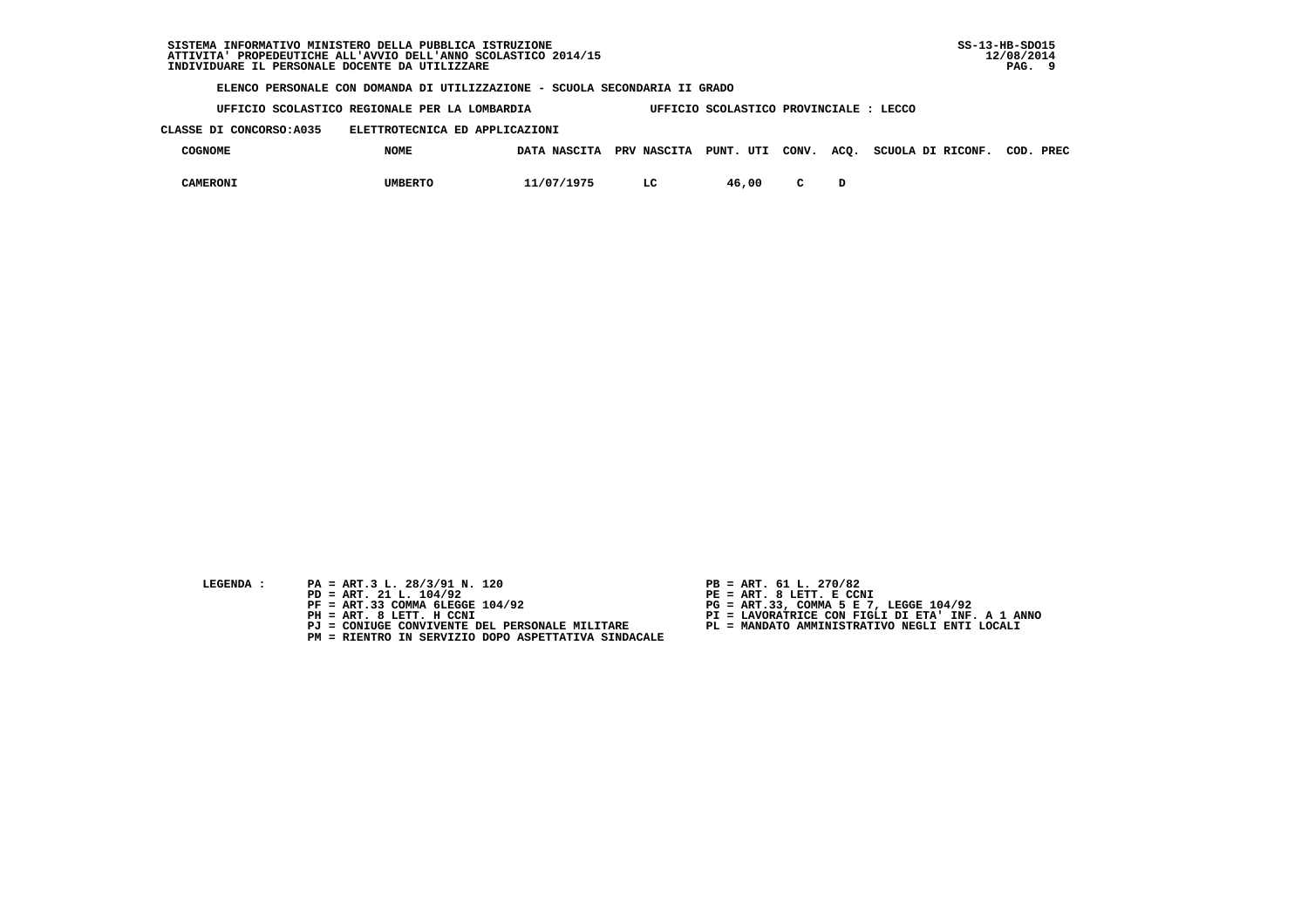**UFFICIO SCOLASTICO REGIONALE PER LA LOMBARDIA UFFICIO SCOLASTICO PROVINCIALE : LECCO**

 **CLASSE DI CONCORSO:A036 FILOSOFIA,PSICOL. E SC.DELL'EDUCAZ.**

| COGNOME         | <b>NOME</b>  |            |     |        |              | DATA NASCITA PRV NASCITA PUNT. UTI CONV. ACQ. SCUOLA DI RICONF. COD. PREC |  |
|-----------------|--------------|------------|-----|--------|--------------|---------------------------------------------------------------------------|--|
| <b>AGOSTONI</b> | <b>IRENE</b> | 05/11/1975 | LC. | 90.00  | $\mathbf{C}$ |                                                                           |  |
| <b>ALIVERTI</b> | <b>ANNA</b>  | 03/11/1975 | vc  | 125,00 | $\mathbf{C}$ |                                                                           |  |

- 
- **LEGENDA :** PA = ART.3 L. 28/3/91 N. 120 <br>PD = ART. 21 L. 104/92 <br>PE = ART. 8 LETT. E CCN  **PD = ART. 21 L. 104/92 PE = ART. 8 LETT. E CCNI**
	-
	-
	-
	- **PM = RIENTRO IN SERVIZIO DOPO ASPETTATIVA SINDACALE**
- 
- 
- 
- **PF = ART.33 COMMA 6LEGGE 104/92 PG = ART.33, COMMA 5 E 7, LEGGE 104/92 PH = ART. 8 LETT. H CCNI PI = LAVORATRICE CON FIGLI DI ETA' INF. A 1 ANNO**
	- **PJ = CONIUGE CONVIVENTE DEL PERSONALE MILITARE PL = MANDATO AMMINISTRATIVO NEGLI ENTI LOCALI**
		-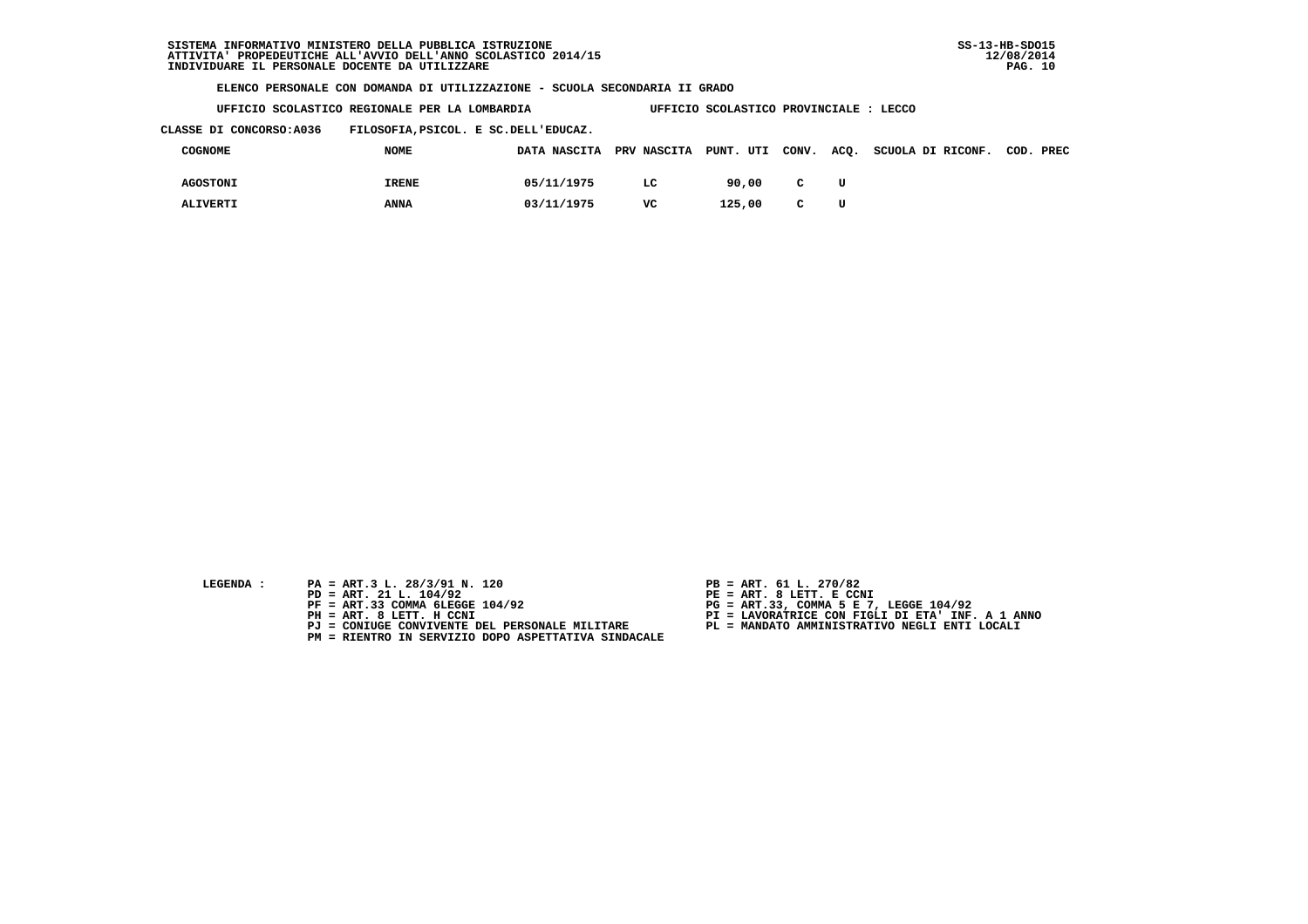**UFFICIO SCOLASTICO REGIONALE PER LA LOMBARDIA UFFICIO SCOLASTICO PROVINCIALE : LECCO**

 **CLASSE DI CONCORSO:A037 FILOSOFIA E STORIA**

| COGNOME         | <b>NOME</b>     |            |           |       |  | DATA NASCITA PRV NASCITA PUNT. UTI CONV. ACQ. SCUOLA DI RICONF. | COD. PREC |
|-----------------|-----------------|------------|-----------|-------|--|-----------------------------------------------------------------|-----------|
| <b>MANGIONE</b> | <b>MARIANNA</b> | 01/06/1977 | <b>BA</b> | 29,00 |  |                                                                 |           |

- **LEGENDA :** PA = ART.3 L. 28/3/91 N. 120 <br>PD = ART. 21 L. 104/92 <br>PE = ART. 8 LETT. E CCN
- **PD = ART. 21 L. 104/92 PE = ART. 8 LETT. E CCNI**
	-
	-
	-
	- **PM = RIENTRO IN SERVIZIO DOPO ASPETTATIVA SINDACALE**
- 
- 
- 
- **PF = ART.33 COMMA 6LEGGE 104/92 PG = ART.33, COMMA 5 E 7, LEGGE 104/92 PH = ART. 8 LETT. H CCNI PI = LAVORATRICE CON FIGLI DI ETA' INF. A 1 ANNO**
	- **PJ = CONIUGE CONVIVENTE DEL PERSONALE MILITARE PL = MANDATO AMMINISTRATIVO NEGLI ENTI LOCALI**
		-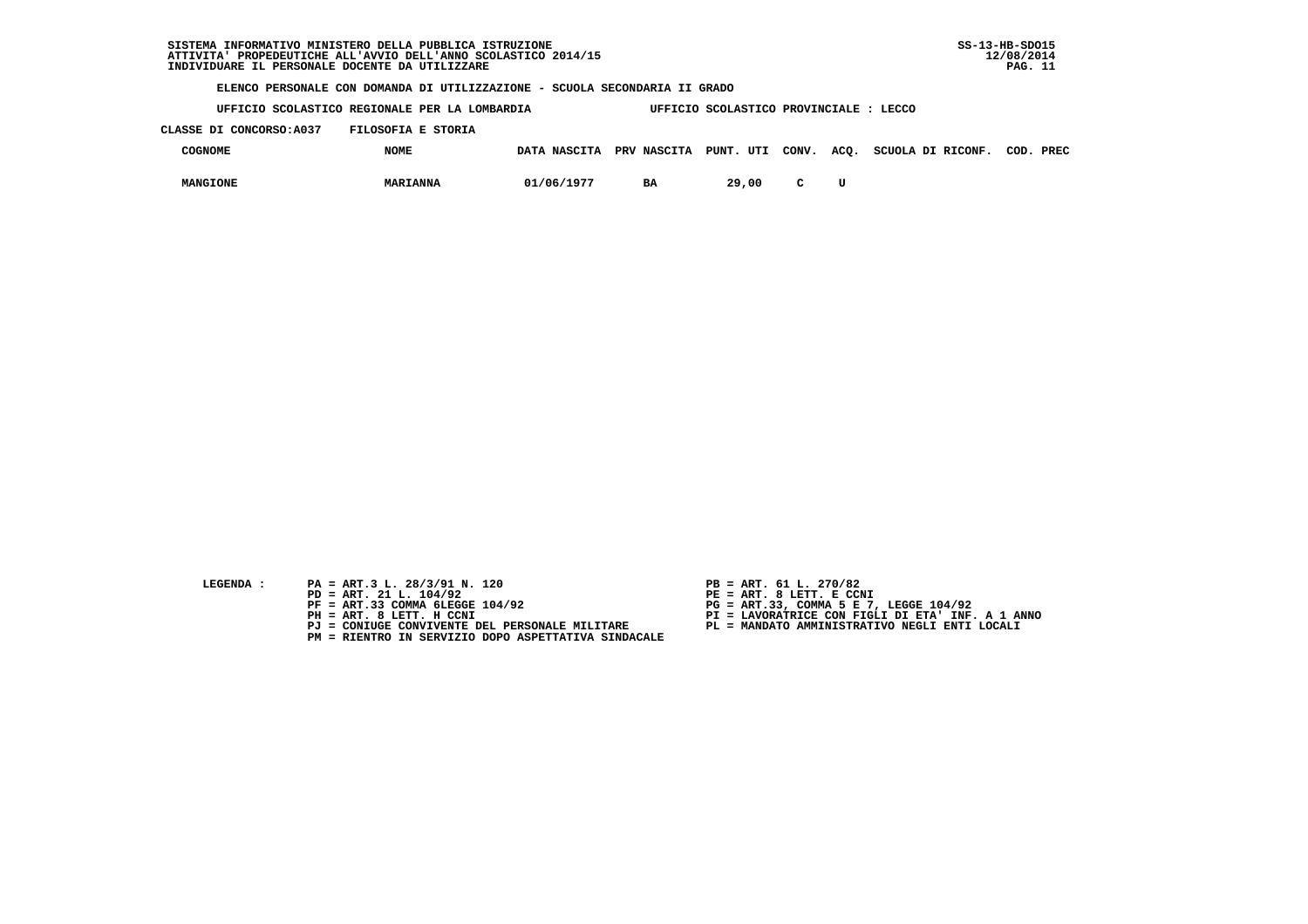**UFFICIO SCOLASTICO REGIONALE PER LA LOMBARDIA UFFICIO SCOLASTICO PROVINCIALE : LECCO**

 **CLASSE DI CONCORSO:A038 FISICA**

| <b>COGNOME</b>   | <b>NOME</b>    | DATA NASCITA | PRV NASCITA PUNT. UTI CONV. |       |        | ACQ. | SCUOLA DI RICONF. | COD. | PREC |
|------------------|----------------|--------------|-----------------------------|-------|--------|------|-------------------|------|------|
| <b>TAVERNESE</b> | <b>MICHELE</b> | 08/09/1965   | RM                          | 73,00 | $\sim$ |      |                   |      |      |

- 
- **LEGENDA :** PA = ART.3 L. 28/3/91 N. 120 <br>PD = ART. 21 L. 104/92 <br>PE = ART. 8 LETT. E CCN  **PD = ART. 21 L. 104/92 PE = ART. 8 LETT. E CCNI**
	-
	-
	-
	- **PM = RIENTRO IN SERVIZIO DOPO ASPETTATIVA SINDACALE**
- 
- 
- 
- **PF = ART.33 COMMA 6LEGGE 104/92 PG = ART.33, COMMA 5 E 7, LEGGE 104/92 PH = ART. 8 LETT. H CCNI PI = LAVORATRICE CON FIGLI DI ETA' INF. A 1 ANNO**
	- **PJ = CONIUGE CONVIVENTE DEL PERSONALE MILITARE PL = MANDATO AMMINISTRATIVO NEGLI ENTI LOCALI**
		-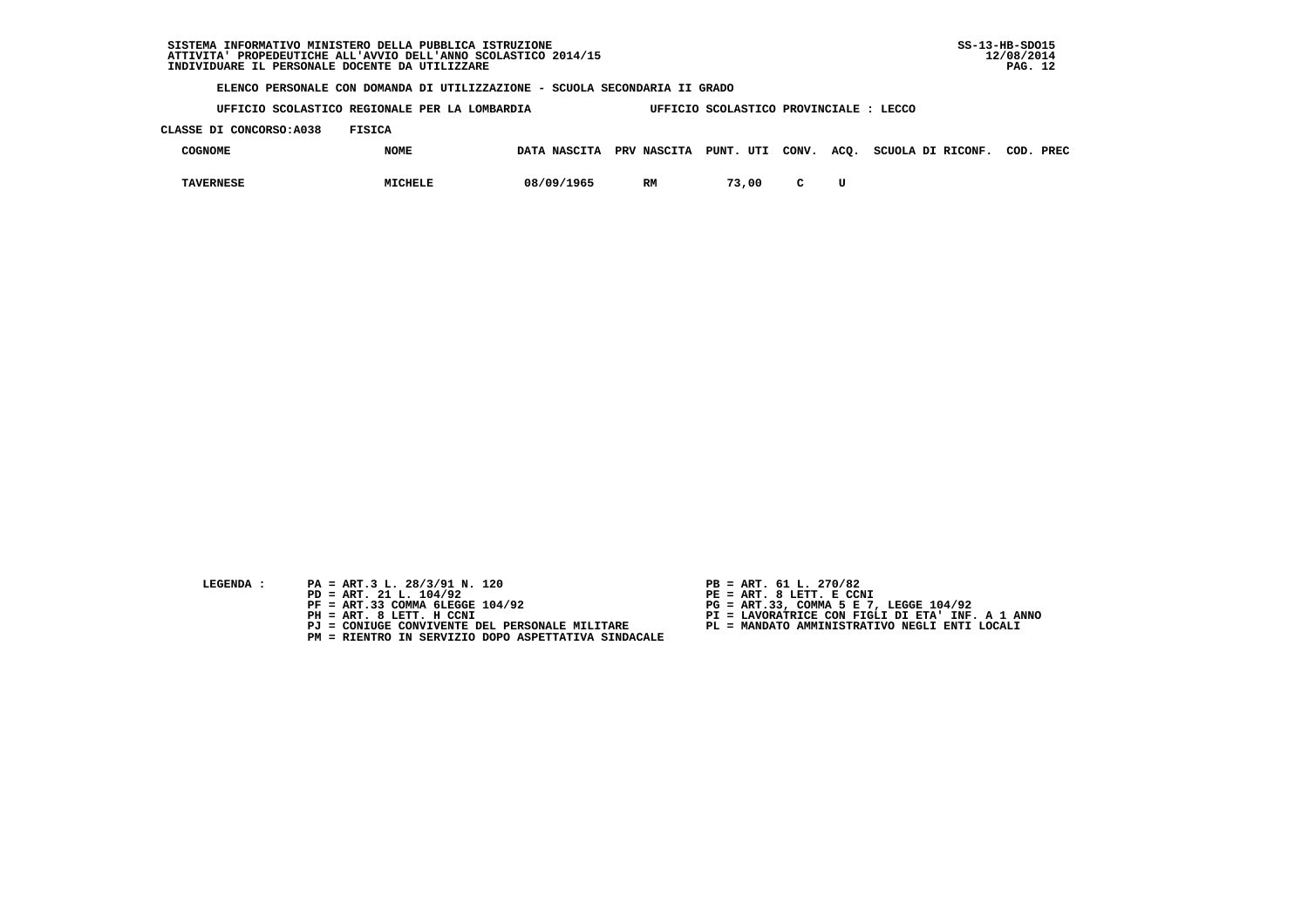**UFFICIO SCOLASTICO REGIONALE PER LA LOMBARDIA UFFICIO SCOLASTICO PROVINCIALE : LECCO**

 **CLASSE DI CONCORSO:A039 GEOGRAFIA**

| COGNOME | <b>NOME</b>    | DATA NASCITA PRV NASCITA PUNT. UTI CONV. ACQ. |    |       |  | SCUOLA DI RICONF. | COD. | PREC |
|---------|----------------|-----------------------------------------------|----|-------|--|-------------------|------|------|
| ARTUSJ  | <b>VANESSA</b> | 27/06/1972                                    | LC | 42,00 |  |                   |      |      |

- **LEGENDA :** PA = ART.3 L. 28/3/91 N. 120 <br>PD = ART. 21 L. 104/92 <br>PE = ART. 8 LETT. E CCN
- **PD = ART. 21 L. 104/92 PE = ART. 8 LETT. E CCNI**
	-
	-
	-
	- **PM = RIENTRO IN SERVIZIO DOPO ASPETTATIVA SINDACALE**
- 
- 
- 
- **PF = ART.33 COMMA 6LEGGE 104/92 PG = ART.33, COMMA 5 E 7, LEGGE 104/92 PH = ART. 8 LETT. H CCNI PI = LAVORATRICE CON FIGLI DI ETA' INF. A 1 ANNO**
	- **PJ = CONIUGE CONVIVENTE DEL PERSONALE MILITARE PL = MANDATO AMMINISTRATIVO NEGLI ENTI LOCALI**
		-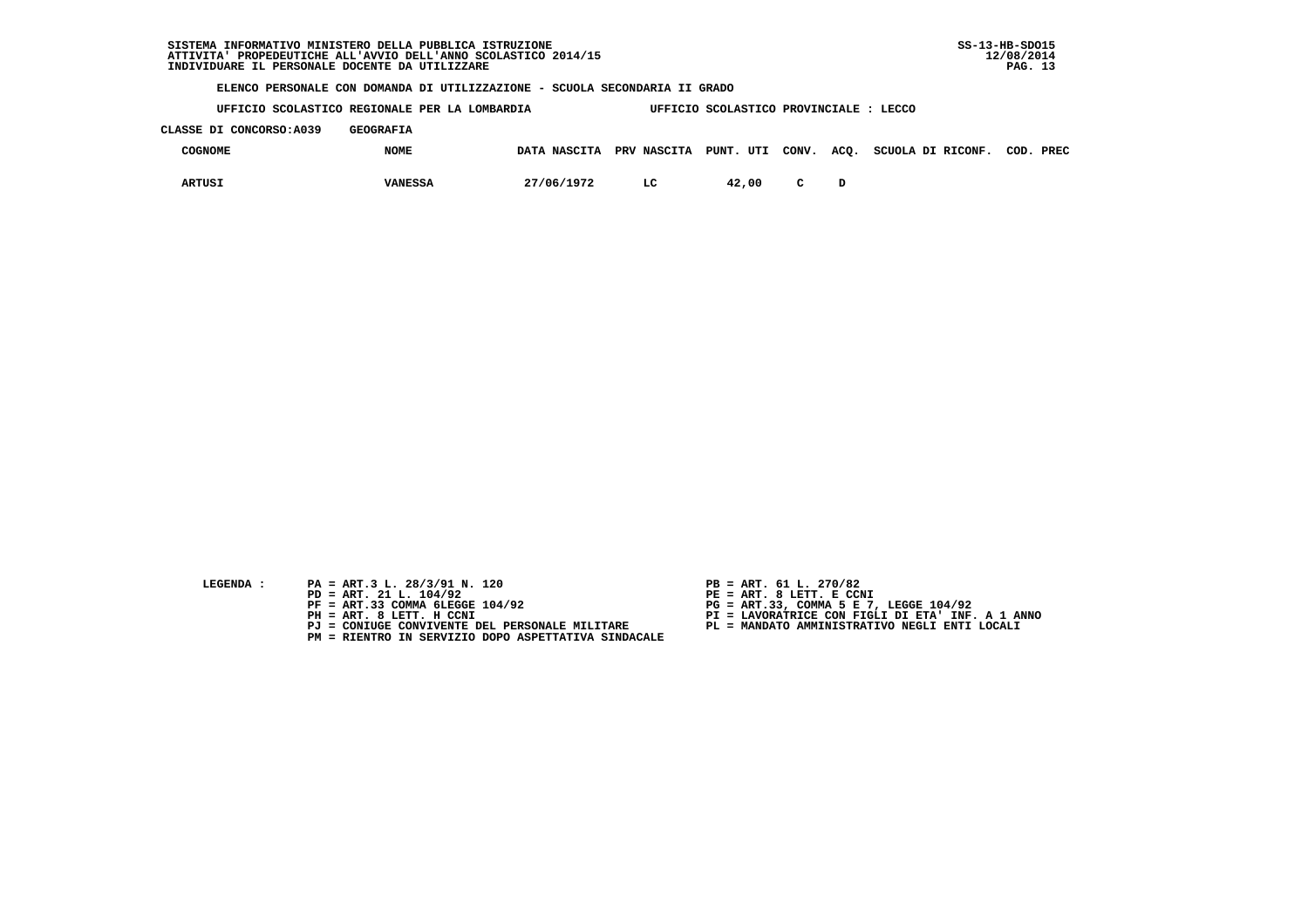**UFFICIO SCOLASTICO REGIONALE PER LA LOMBARDIA UFFICIO SCOLASTICO PROVINCIALE : LECCO CLASSE DI CONCORSO:A047 MATEMATICA**

| <b>COGNOME</b> | <b>NOME</b>  |            |    |       |        | DATA NASCITA PRV NASCITA PUNT. UTI CONV. ACQ. SCUOLA DI RICONF. | COD. | PREC |
|----------------|--------------|------------|----|-------|--------|-----------------------------------------------------------------|------|------|
| <b>TASSONE</b> | <b>MARIA</b> | 28/02/1979 | ME | 24,00 | $\sim$ |                                                                 |      |      |

- **LEGENDA :** PA = ART.3 L. 28/3/91 N. 120 <br>PD = ART. 21 L. 104/92 <br>PE = ART. 8 LETT. E CCN
- **PD = ART. 21 L. 104/92 PE = ART. 8 LETT. E CCNI**
	-
	-
	-
	- **PM = RIENTRO IN SERVIZIO DOPO ASPETTATIVA SINDACALE**
- 
- 
- 
- **PF = ART.33 COMMA 6LEGGE 104/92 PG = ART.33, COMMA 5 E 7, LEGGE 104/92 PH = ART. 8 LETT. H CCNI PI = LAVORATRICE CON FIGLI DI ETA' INF. A 1 ANNO**
	- **PJ = CONIUGE CONVIVENTE DEL PERSONALE MILITARE PL = MANDATO AMMINISTRATIVO NEGLI ENTI LOCALI**
		-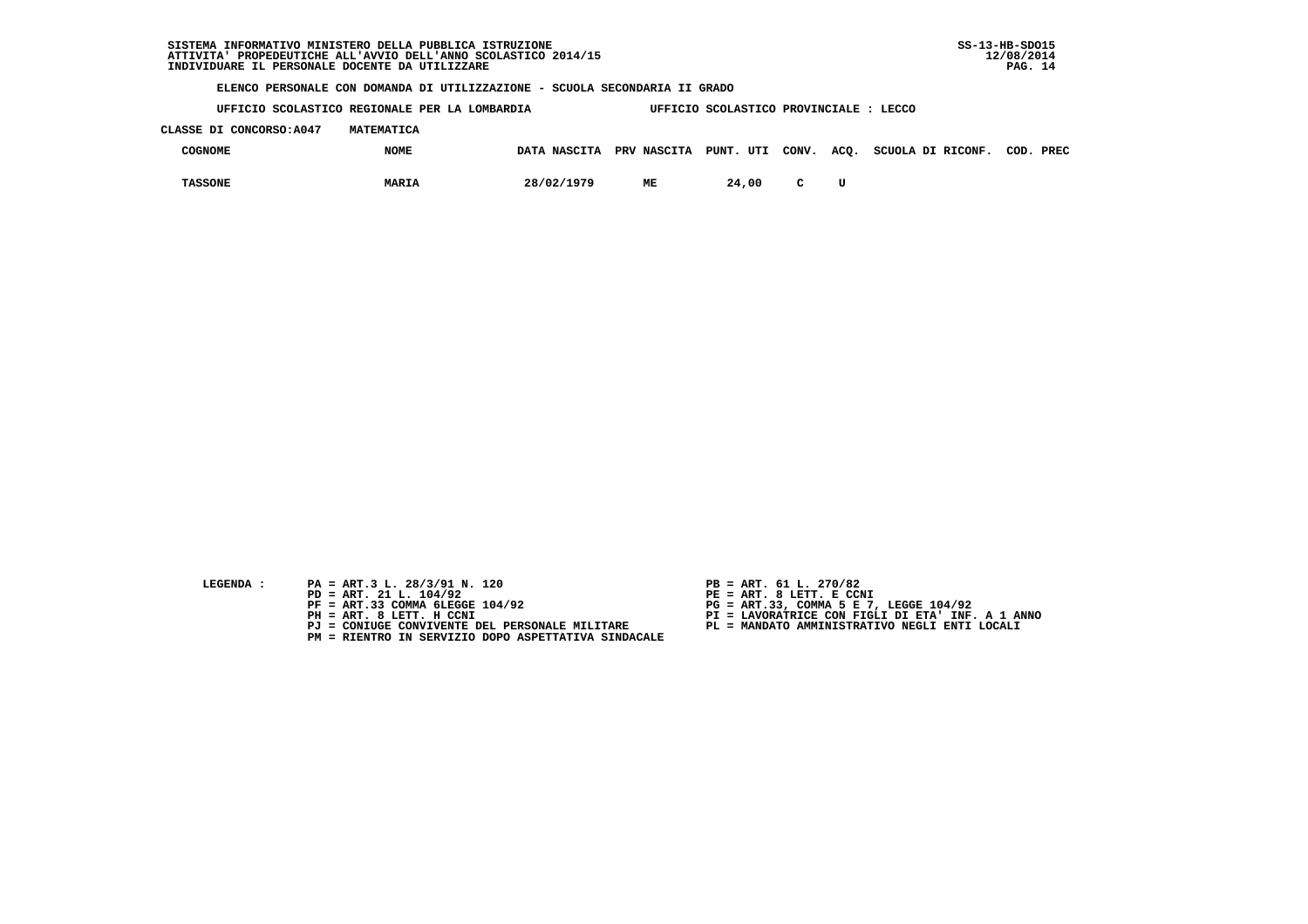**UFFICIO SCOLASTICO REGIONALE PER LA LOMBARDIA UFFICIO SCOLASTICO PROVINCIALE : LECCO**

## **CLASSE DI CONCORSO:A048 MATEMATICA APPLICATA**

| COGNOME          | NOME           | DATA NASCITA | PRV NASCITA | PUNT. UTI | CONV.        | ACQ. | SCUOLA DI RICONF. | COD. PREC |
|------------------|----------------|--------------|-------------|-----------|--------------|------|-------------------|-----------|
| DE LUCA          | MONICA         | 02/11/1975   | CS          | 40,00     | $\mathbf{C}$ | U    |                   |           |
| <b>GARGASOLE</b> | MARIO DOMENICO | 20/01/1968   | LE.         | 130,00    | $\mathbf{C}$ | U    |                   |           |
| <b>TEDESCO</b>   | LUIGI          | 11/03/1970   | AV          | 11,00     | C            | D    |                   |           |

- **LEGENDA :** PA = ART.3 L. 28/3/91 N. 120 <br>PD = ART. 21 L. 104/92 <br>PE = ART. 8 LETT. E CCN
- **PD = ART. 21 L. 104/92 PE = ART. 8 LETT. E CCNI**
	-
	-
	-
	- **PM = RIENTRO IN SERVIZIO DOPO ASPETTATIVA SINDACALE**
- 
- 
- 
- **PF = ART.33 COMMA 6LEGGE 104/92 PG = ART.33, COMMA 5 E 7, LEGGE 104/92 PH = ART. 8 LETT. H CCNI PI = LAVORATRICE CON FIGLI DI ETA' INF. A 1 ANNO**
	- **PJ = CONIUGE CONVIVENTE DEL PERSONALE MILITARE PL = MANDATO AMMINISTRATIVO NEGLI ENTI LOCALI**
		-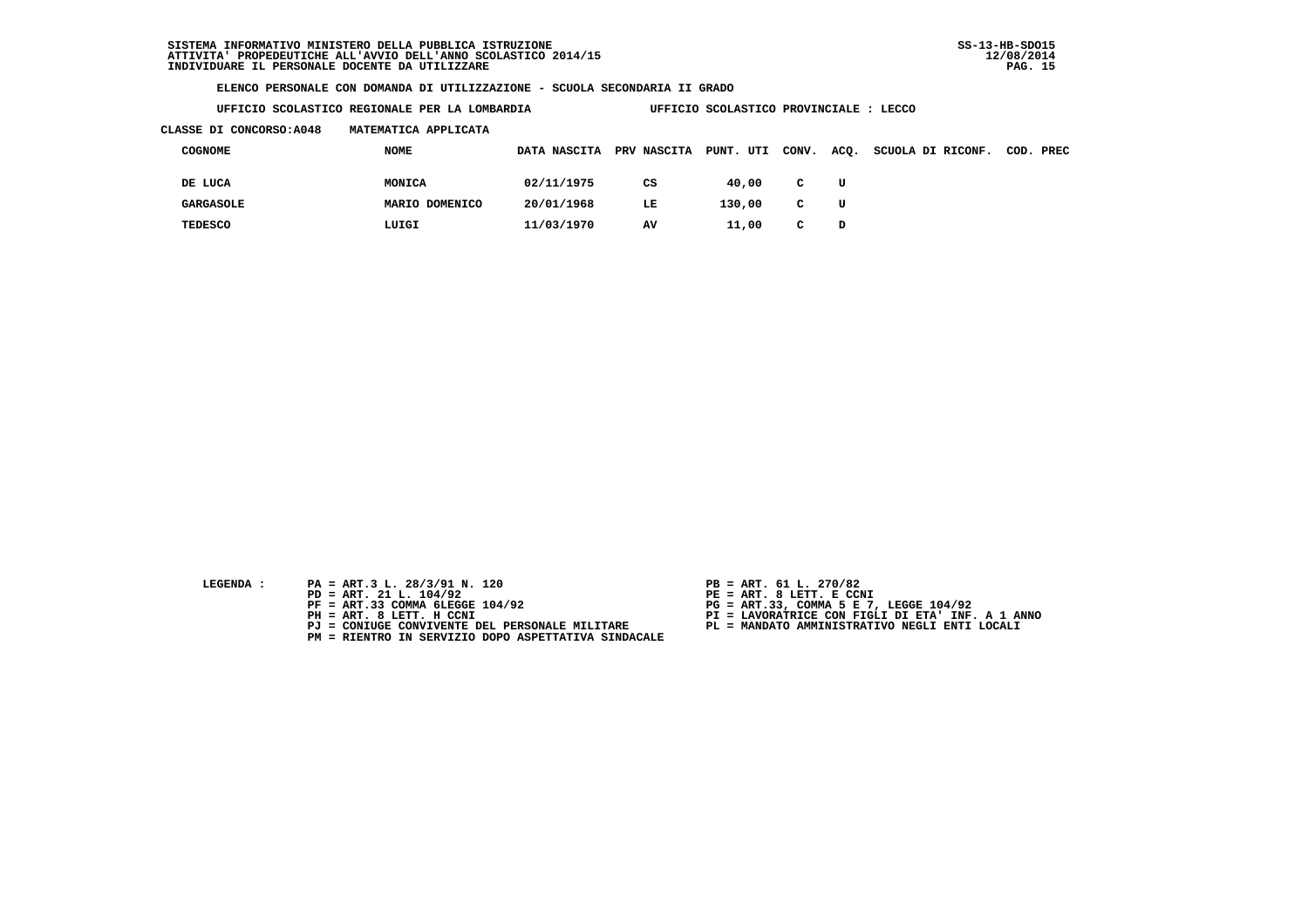**UFFICIO SCOLASTICO REGIONALE PER LA LOMBARDIA UFFICIO SCOLASTICO PROVINCIALE : LECCO**

 **CLASSE DI CONCORSO:A050 LETTERE IST.ISTR.SECOND. DI II GR.**

| COGNOME            | <b>NOME</b>     | DATA NASCITA PRV NASCITA PUNT. UTI CONV. |    |        |              |   | ACQ. SCUOLA DI RICONF. | COD. PREC |
|--------------------|-----------------|------------------------------------------|----|--------|--------------|---|------------------------|-----------|
| <b>BEATRIZOTTI</b> | <b>ROBERTO</b>  | 05/03/1950                               | GE | 138,00 | C            |   |                        |           |
| SCIALLA            | <b>ANNALISA</b> | 25/09/1971                               | SA | 128,00 | $\mathbf{C}$ | U |                        |           |

- 
- **LEGENDA :** PA = ART.3 L. 28/3/91 N. 120 <br>PD = ART. 21 L. 104/92 <br>PE = ART. 8 LETT. E CCN  **PD = ART. 21 L. 104/92 PE = ART. 8 LETT. E CCNI**
	-
	-
	-
	- **PM = RIENTRO IN SERVIZIO DOPO ASPETTATIVA SINDACALE**
- 
- 
- 
- **PF = ART.33 COMMA 6LEGGE 104/92 PG = ART.33, COMMA 5 E 7, LEGGE 104/92 PH = ART. 8 LETT. H CCNI PI = LAVORATRICE CON FIGLI DI ETA' INF. A 1 ANNO**
	- **PJ = CONIUGE CONVIVENTE DEL PERSONALE MILITARE PL = MANDATO AMMINISTRATIVO NEGLI ENTI LOCALI**
		-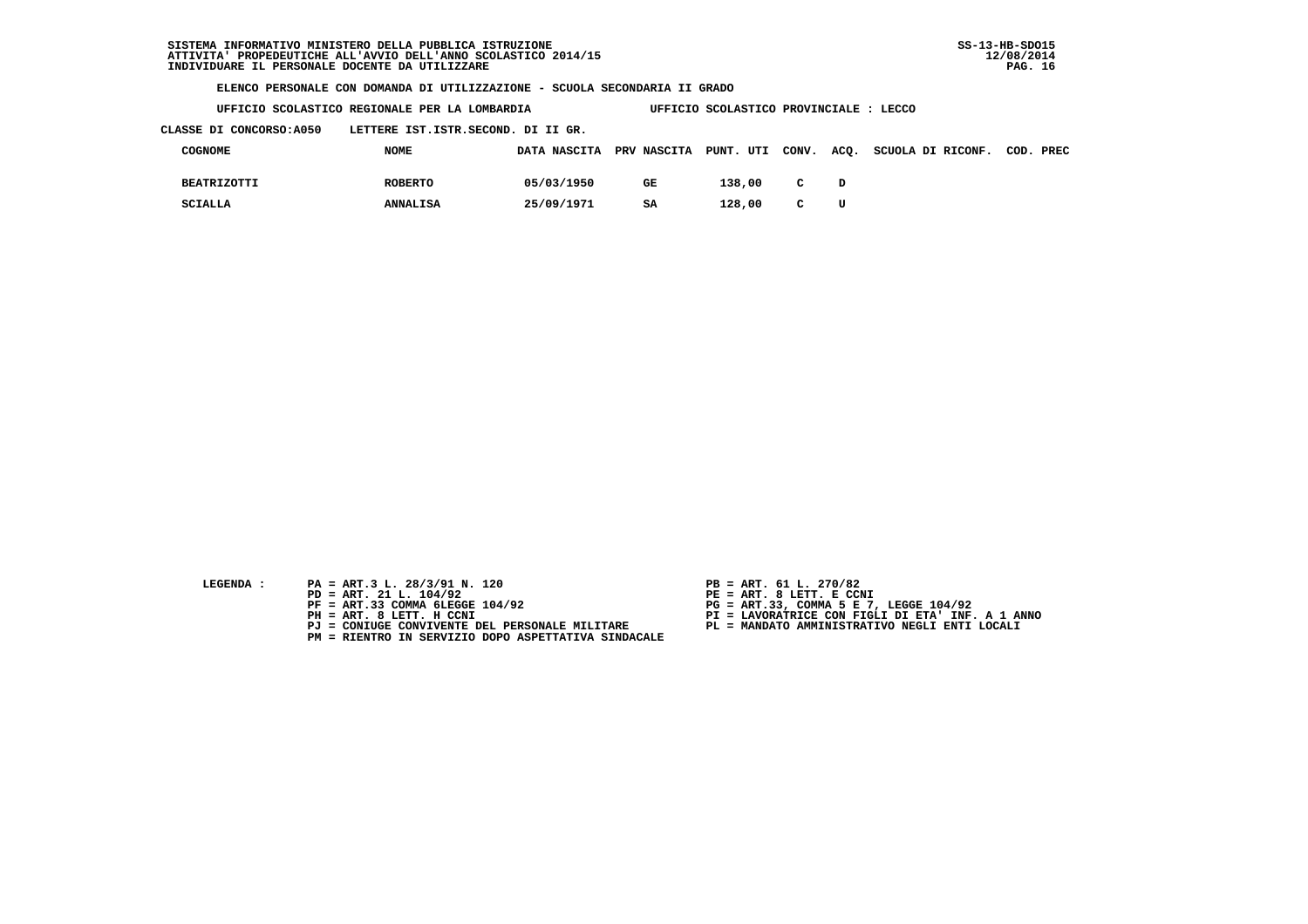**UFFICIO SCOLASTICO REGIONALE PER LA LOMBARDIA UFFICIO SCOLASTICO PROVINCIALE : LECCO**

 **CLASSE DI CONCORSO:A051 LETTERE,LATINO NEI LICEI E IST.MAG.**

| <b>COGNOME</b> | <b>NOME</b>   | DATA NASCITA | <b>PRV NASCITA</b> | PUNT. UTI | CONV. | ACQ. SCUOLA DI RICONF. | COD. | PREC |
|----------------|---------------|--------------|--------------------|-----------|-------|------------------------|------|------|
| COPPETTI       | <b>CHIARA</b> | 08/07/1966   | $T_{\alpha}$       | 70,00     |       |                        |      |      |

- **LEGENDA :** PA = ART.3 L. 28/3/91 N. 120 <br>PD = ART. 21 L. 104/92 <br>PE = ART. 8 LETT. E CCN
- **PD = ART. 21 L. 104/92 PE = ART. 8 LETT. E CCNI**
	-
	-
	-
	- **PM = RIENTRO IN SERVIZIO DOPO ASPETTATIVA SINDACALE**
- 
- 
- 
- **PF = ART.33 COMMA 6LEGGE 104/92 PG = ART.33, COMMA 5 E 7, LEGGE 104/92 PH = ART. 8 LETT. H CCNI PI = LAVORATRICE CON FIGLI DI ETA' INF. A 1 ANNO**
	- **PJ = CONIUGE CONVIVENTE DEL PERSONALE MILITARE PL = MANDATO AMMINISTRATIVO NEGLI ENTI LOCALI**
		-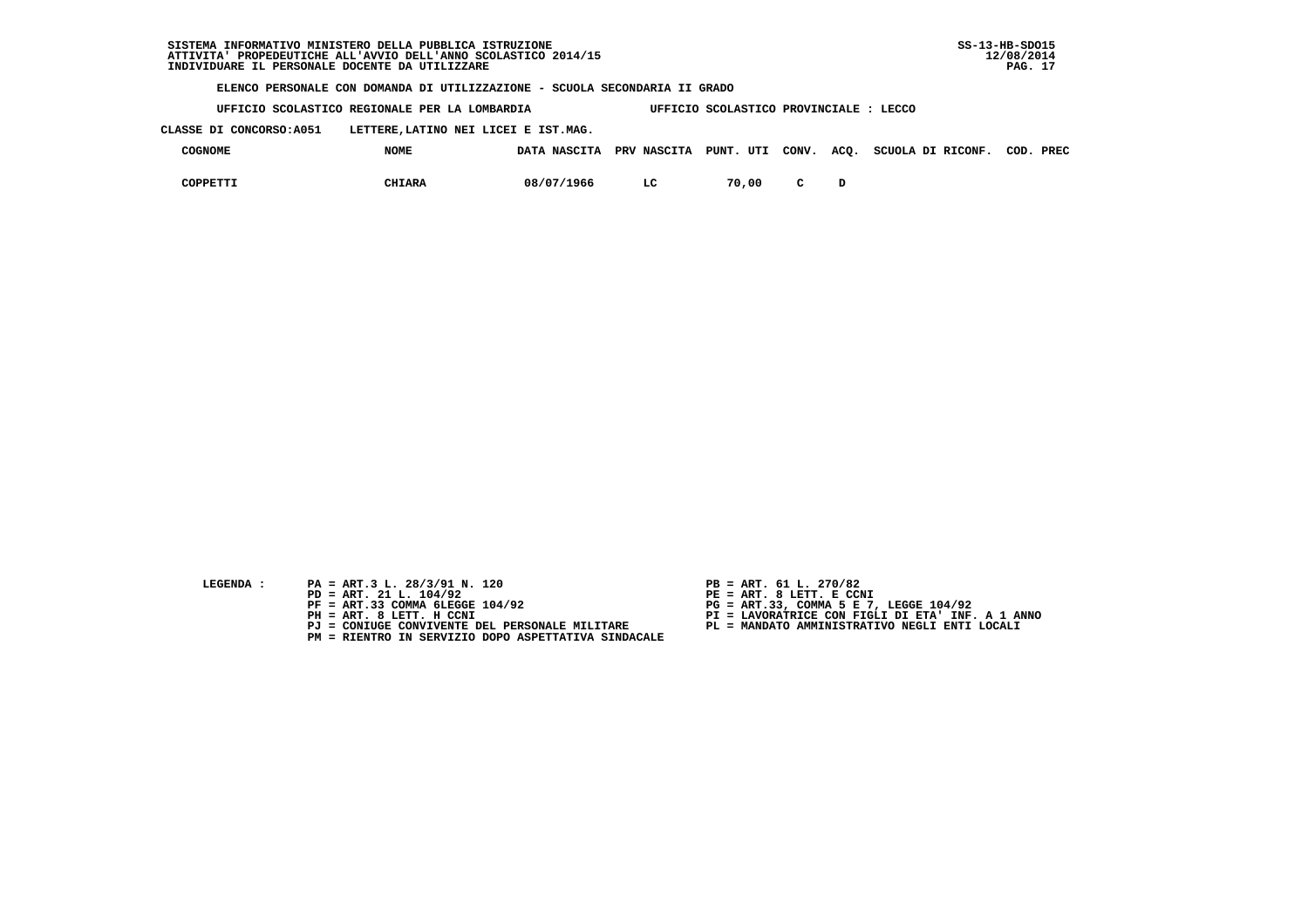|  |  | UFFICIO SCOLASTICO REGIONALE PER LA LOMBARDIA |  | UFFICIO SCOLASTICO PROVINCIALE : | : LECCO |
|--|--|-----------------------------------------------|--|----------------------------------|---------|
|  |  |                                               |  |                                  |         |

 **CLASSE DI CONCORSO:A052 LETTERE,LATINO,GRECO LICEO CLASSICO**

| COGNOME          | <b>NOME</b>  |            |           |       |              | DATA NASCITA PRV NASCITA PUNT. UTI CONV. ACQ. SCUOLA DI RICONF. COD. PREC |  |
|------------------|--------------|------------|-----------|-------|--------------|---------------------------------------------------------------------------|--|
| <b>MASELLI</b>   | ANNA MARIA   | 19/05/1972 | <b>BA</b> | 73,00 | $\mathbf{C}$ |                                                                           |  |
| <b>SAMPIETRO</b> | <b>MARCO</b> | 19/05/1976 | LC        | 42.00 | $\mathbf{C}$ |                                                                           |  |

| LEGENDA |  |
|---------|--|
|         |  |

- **PA = ART.3 L. 28/3/91 N. 120 PB = ART. 61 L. 270/82**<br> **PD = ART. 21 L. 104/92 PE = ART. 8 LETT. E CCN**
- **PD = ART. 21 L. 104/92 PE = ART. 8 LETT. E CCNI**
	-
	-
	-
	- **PM = RIENTRO IN SERVIZIO DOPO ASPETTATIVA SINDACALE**
- 
- 
- 
- **PF = ART.33 COMMA 6LEGGE 104/92 PG = ART.33, COMMA 5 E 7, LEGGE 104/92 PH = ART. 8 LETT. H CCNI PI = LAVORATRICE CON FIGLI DI ETA' INF. A 1 ANNO**
	- **PJ = CONIUGE CONVIVENTE DEL PERSONALE MILITARE PL = MANDATO AMMINISTRATIVO NEGLI ENTI LOCALI**
		-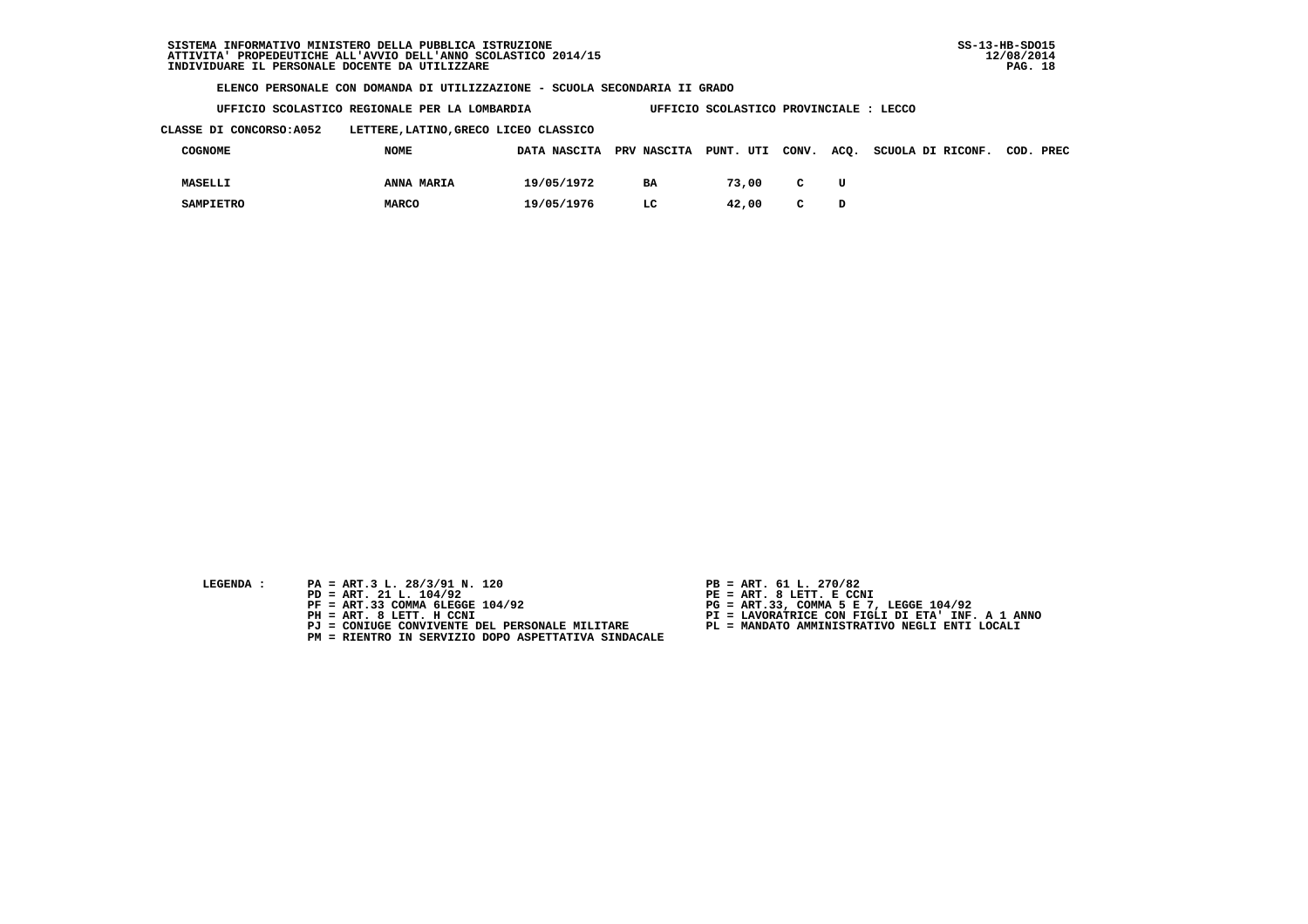**UFFICIO SCOLASTICO REGIONALE PER LA LOMBARDIA UFFICIO SCOLASTICO PROVINCIALE : LECCO**

 **CLASSE DI CONCORSO:A060 SC.NA.,CH.,GEOG.,MIC.**

| COGNOME | <b>NOME</b>   |            |    |        |              | DATA NASCITA PRV NASCITA PUNT. UTI CONV. ACQ. SCUOLA DI RICONF. COD. PREC |    |
|---------|---------------|------------|----|--------|--------------|---------------------------------------------------------------------------|----|
| CRITTI  | CATERINA      | 25/10/1980 | ME | 67.00  | $\mathbf{C}$ |                                                                           | PI |
| MARI    | <b>MATTEO</b> | 20/10/1967 | МI | 148,00 | $\mathbf{C}$ |                                                                           |    |

| LEGENDA |  |  |
|---------|--|--|
|         |  |  |

- **PA = ART.3 L. 28/3/91 N. 120 PB = ART. 61 L. 270/82**<br> **PD = ART. 21 L. 104/92 PE = ART. 8 LETT. E CCN**
- **PD = ART. 21 L. 104/92 PE = ART. 8 LETT. E CCNI**
	-
	-
	-
	- **PM = RIENTRO IN SERVIZIO DOPO ASPETTATIVA SINDACALE**
- 
- 
- 
- **PF = ART.33 COMMA 6LEGGE 104/92 PG = ART.33, COMMA 5 E 7, LEGGE 104/92 PH = ART. 8 LETT. H CCNI PI = LAVORATRICE CON FIGLI DI ETA' INF. A 1 ANNO**
	- **PJ = CONIUGE CONVIVENTE DEL PERSONALE MILITARE PL = MANDATO AMMINISTRATIVO NEGLI ENTI LOCALI**
		-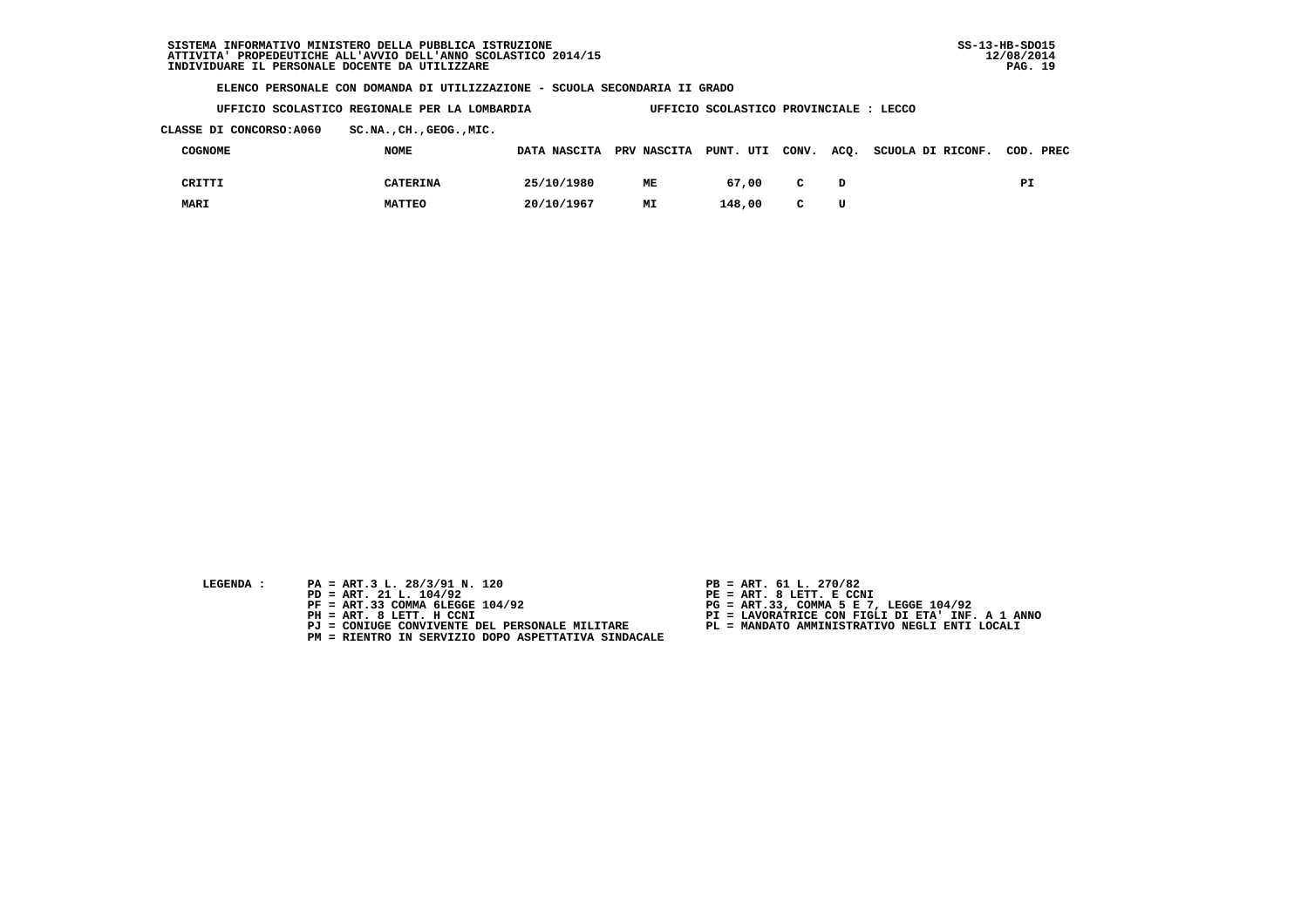**UFFICIO SCOLASTICO REGIONALE PER LA LOMBARDIA UFFICIO SCOLASTICO PROVINCIALE : LECCO**

 **CLASSE DI CONCORSO:A071 TECNOLOGIE E DISEGNO TECNICO**

| <b>COGNOME</b> | <b>NOME</b> | DATA NASCITA PRV NASCITA PUNT. UTI CONV. ACQ. |    |        |  | SCUOLA DI RICONF. | COD. PREC |  |
|----------------|-------------|-----------------------------------------------|----|--------|--|-------------------|-----------|--|
| MALUGANI       | CARLO       | 05/12/1961                                    | LC | 218,00 |  |                   |           |  |

- **LEGENDA :** PA = ART.3 L. 28/3/91 N. 120 <br>PD = ART. 21 L. 104/92 <br>PE = ART. 8 LETT. E CCN
- **PD = ART. 21 L. 104/92 PE = ART. 8 LETT. E CCNI**
	-
	-
	-
	- **PM = RIENTRO IN SERVIZIO DOPO ASPETTATIVA SINDACALE**
- 
- 
- 
- **PF = ART.33 COMMA 6LEGGE 104/92 PG = ART.33, COMMA 5 E 7, LEGGE 104/92 PH = ART. 8 LETT. H CCNI PI = LAVORATRICE CON FIGLI DI ETA' INF. A 1 ANNO**
	- **PJ = CONIUGE CONVIVENTE DEL PERSONALE MILITARE PL = MANDATO AMMINISTRATIVO NEGLI ENTI LOCALI**
		-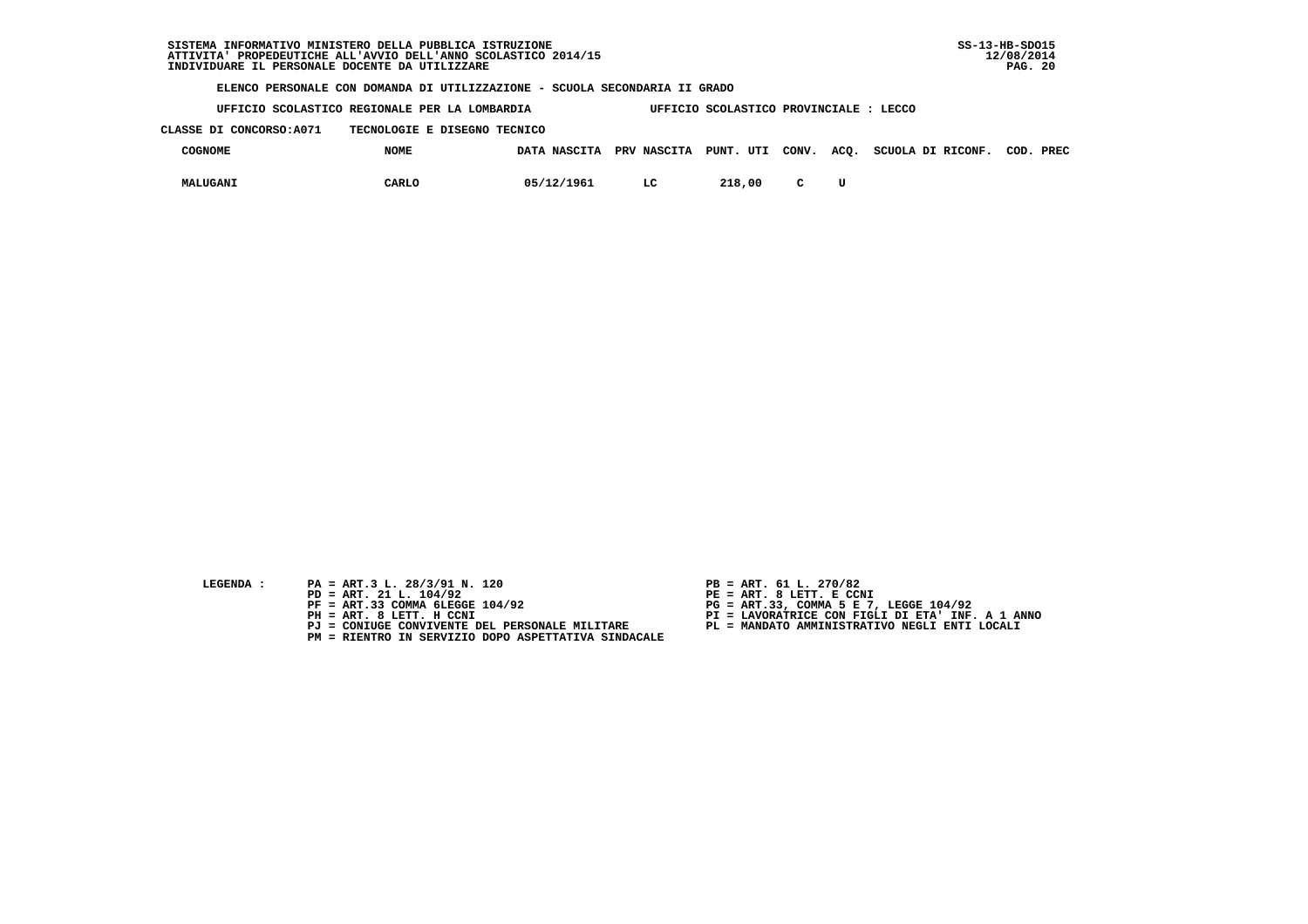| STSTEMA<br>ATTIVITA' PROPEDEUTICHE ALL'AVVIO DELL'ANNO SCOLASTICO 2014/15<br>INDIVIDUARE IL PERSONALE DOCENTE DA UTILIZZARE | INFORMATIVO MINISTERO DELLA PUBBLICA ISTRUZIONE                            |              |             |                                        |       |      |                   | $SS-13-HB-SDO15$<br>12/08/2014<br><b>PAG. 21</b> |
|-----------------------------------------------------------------------------------------------------------------------------|----------------------------------------------------------------------------|--------------|-------------|----------------------------------------|-------|------|-------------------|--------------------------------------------------|
|                                                                                                                             | ELENCO PERSONALE CON DOMANDA DI UTILIZZAZIONE - SCUOLA SECONDARIA II GRADO |              |             |                                        |       |      |                   |                                                  |
|                                                                                                                             | UFFICIO SCOLASTICO REGIONALE PER LA LOMBARDIA                              |              |             | UFFICIO SCOLASTICO PROVINCIALE : LECCO |       |      |                   |                                                  |
| CLASSE DI CONCORSO: A075                                                                                                    | DATTILOGRAFIA E STENOGRAFIA                                                |              |             |                                        |       |      |                   |                                                  |
| <b>COGNOME</b>                                                                                                              | <b>NOME</b>                                                                | DATA NASCITA | PRV NASCITA | PUNT. UTI                              | CONV. | ACO. | SCUOLA DI RICONF. | COD. PREC                                        |
| <b>ALBORGHETTI</b>                                                                                                          | MARIACARLA                                                                 | 28/07/1958   | LC          | 131,00                                 |       | D    |                   | $_{\rm PG}$                                      |

- LEGENDA : PA = ART.3 L. 28/3/91 N. 120
	-
	- **PD = ART. 21 L. 104/92**<br>**PP = ART. 21 L. 104/92**<br>**PF = ART.33 COMMA 6LEGGE 104/92**
	-
	-
	-
- 
- 
- 
- **PF = ART.33 COMMA 6LEGGE 104/92 PG = ART.33, COMMA 5 E 7, LEGGE 104/92 PH = ART. 8 LETT. H CCNI PI = LAVORATRICE CON FIGLI DI ETA' INF. A 1 ANNO**
	-
- **PJ = CONIUGE CONVIVENTE DEL PERSONALE MILITARE PL = MANDATO AMMINISTRATIVO NEGLI ENTI LOCALI PM = RIENTRO IN SERVIZIO DOPO ASPETTATIVA SINDACALE**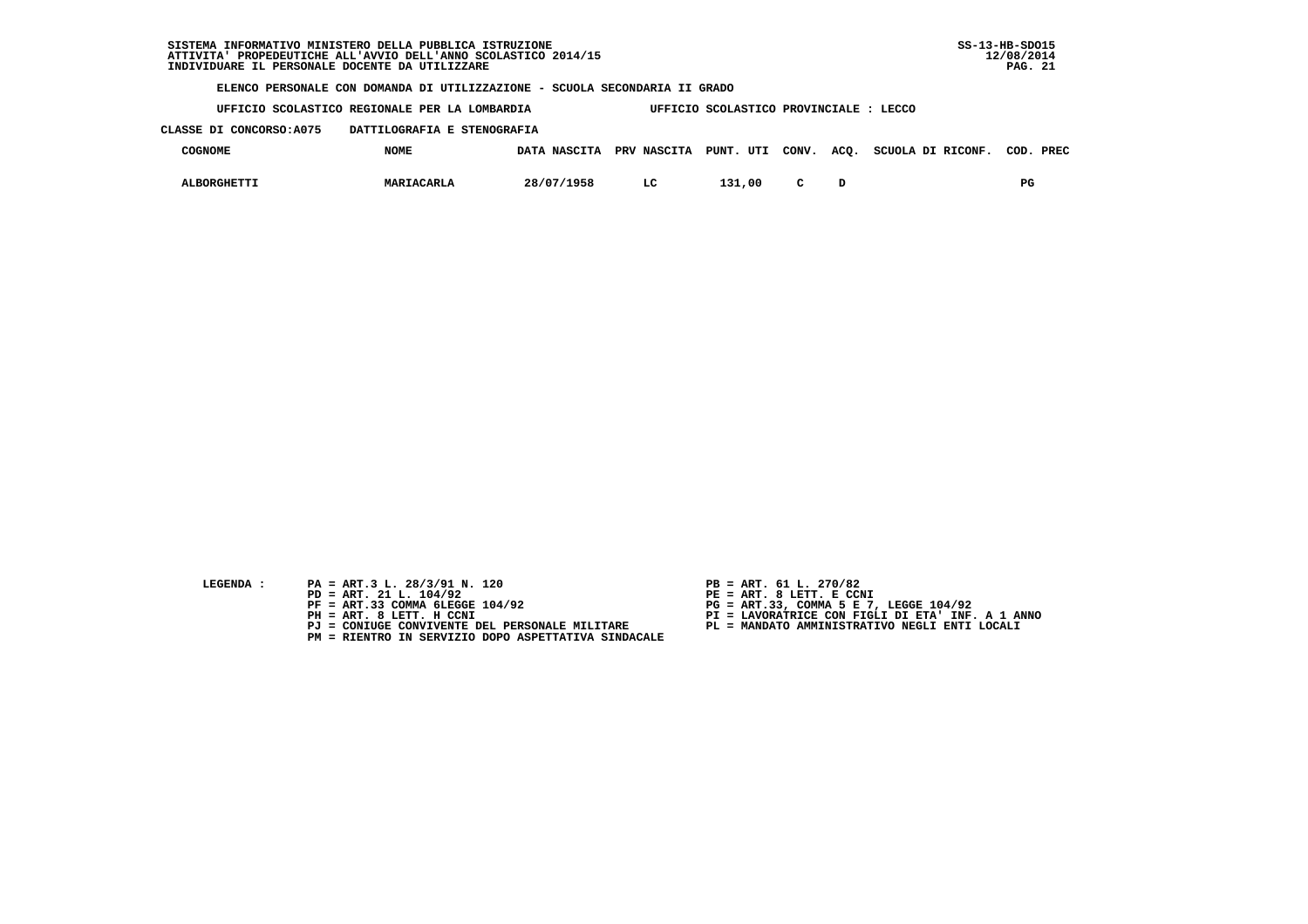| UFFICIO SCOLASTICO REGIONALE PER LA LOMBARDIA | UFFICIO SCOLASTICO PROVINCIALE : LECCO |
|-----------------------------------------------|----------------------------------------|
|                                               |                                        |

 **CLASSE DI CONCORSO:A076 TRAT.TESTI,CAL.,CONT.ELET.E AP.GES.**

| COGNOME          | <b>NOME</b> | DATA NASCITA PRV NASCITA PUNT. UTI CONV. |    |       |              |   | ACQ. SCUOLA DI RICONF. | COD. PREC |
|------------------|-------------|------------------------------------------|----|-------|--------------|---|------------------------|-----------|
| <b>FRACASSI</b>  | LIA         | 05/04/1967                               | RM | 69,00 | C            |   |                        |           |
| <b>GUGLIELMO</b> | LETTERIA    | 13/01/1957                               | ME | 0.00  | $\mathbf{C}$ | U |                        |           |

- **LEGENDA :** PA = ART.3 L. 28/3/91 N. 120 <br>PD = ART. 21 L. 104/92 <br>PE = ART. 8 LETT. E CCN
- **PD = ART. 21 L. 104/92 PE = ART. 8 LETT. E CCNI**
	-
	-
	-
	- **PM = RIENTRO IN SERVIZIO DOPO ASPETTATIVA SINDACALE**
- 
- 
- 
- **PF = ART.33 COMMA 6LEGGE 104/92 PG = ART.33, COMMA 5 E 7, LEGGE 104/92 PH = ART. 8 LETT. H CCNI PI = LAVORATRICE CON FIGLI DI ETA' INF. A 1 ANNO**
	- **PJ = CONIUGE CONVIVENTE DEL PERSONALE MILITARE PL = MANDATO AMMINISTRATIVO NEGLI ENTI LOCALI**
		-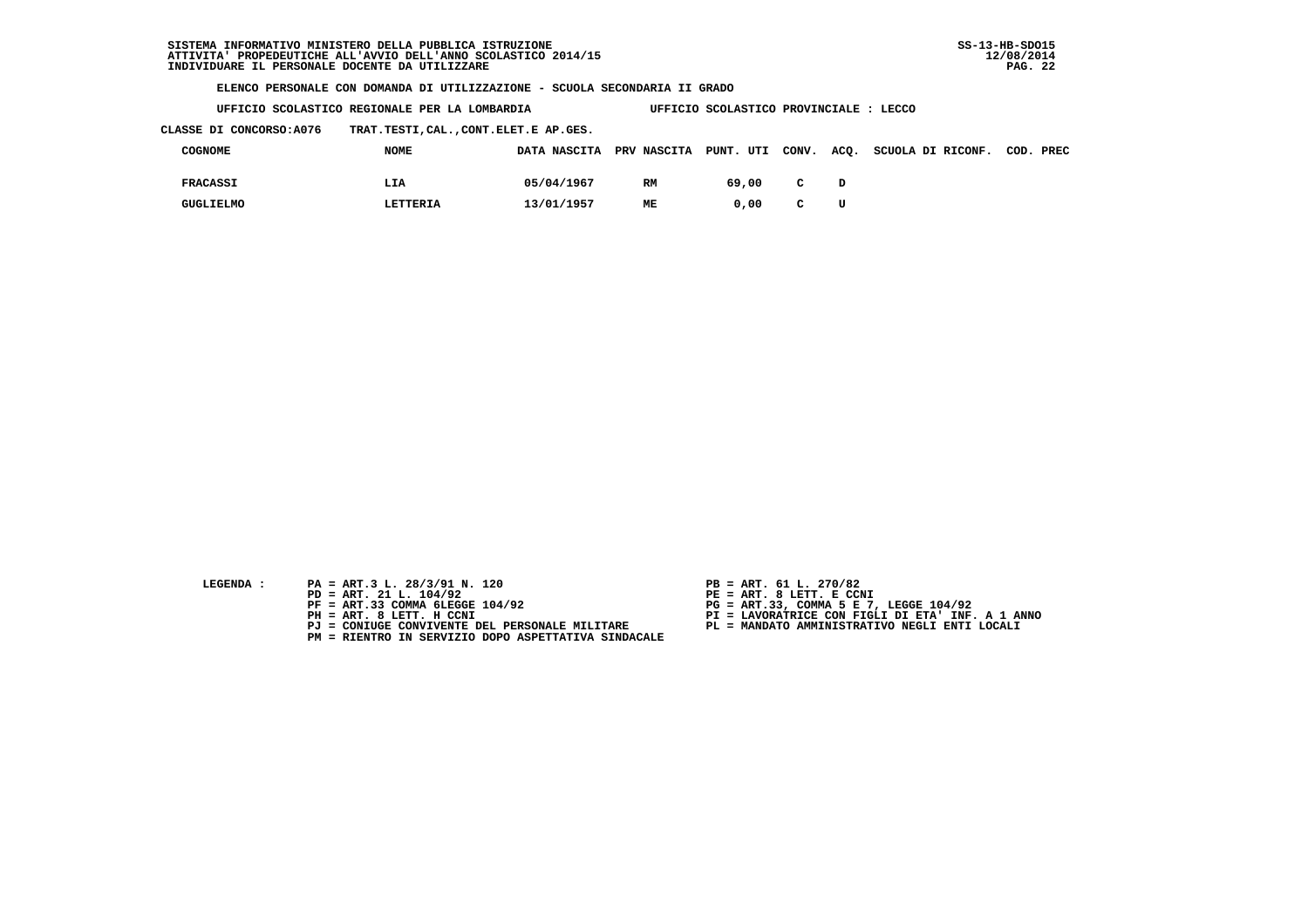**UFFICIO SCOLASTICO REGIONALE PER LA LOMBARDIA UFFICIO SCOLASTICO PROVINCIALE : LECCO**

 **CLASSE DI CONCORSO:A246 LINGUA E CIV. STRANIERA (FRANCESE)**

| <b>COGNOME</b> | <b>NOME</b>    |            |    |       |  | DATA NASCITA PRV NASCITA PUNT. UTI CONV. ACO. SCUOLA DI RICONF. | COD. | PREC |
|----------------|----------------|------------|----|-------|--|-----------------------------------------------------------------|------|------|
| SCHIAPPADINI   | <b>SUSANNA</b> | 12/12/1957 | so | 95,00 |  |                                                                 |      |      |

- 
- **LEGENDA :** PA = ART.3 L. 28/3/91 N. 120 <br>PD = ART. 21 L. 104/92 <br>PE = ART. 8 LETT. E CCN  **PD = ART. 21 L. 104/92 PE = ART. 8 LETT. E CCNI**
	-
	-
	-
	- **PM = RIENTRO IN SERVIZIO DOPO ASPETTATIVA SINDACALE**
- 
- 
- 
- **PF = ART.33 COMMA 6LEGGE 104/92 PG = ART.33, COMMA 5 E 7, LEGGE 104/92 PH = ART. 8 LETT. H CCNI PI = LAVORATRICE CON FIGLI DI ETA' INF. A 1 ANNO**
	- **PJ = CONIUGE CONVIVENTE DEL PERSONALE MILITARE PL = MANDATO AMMINISTRATIVO NEGLI ENTI LOCALI**
		-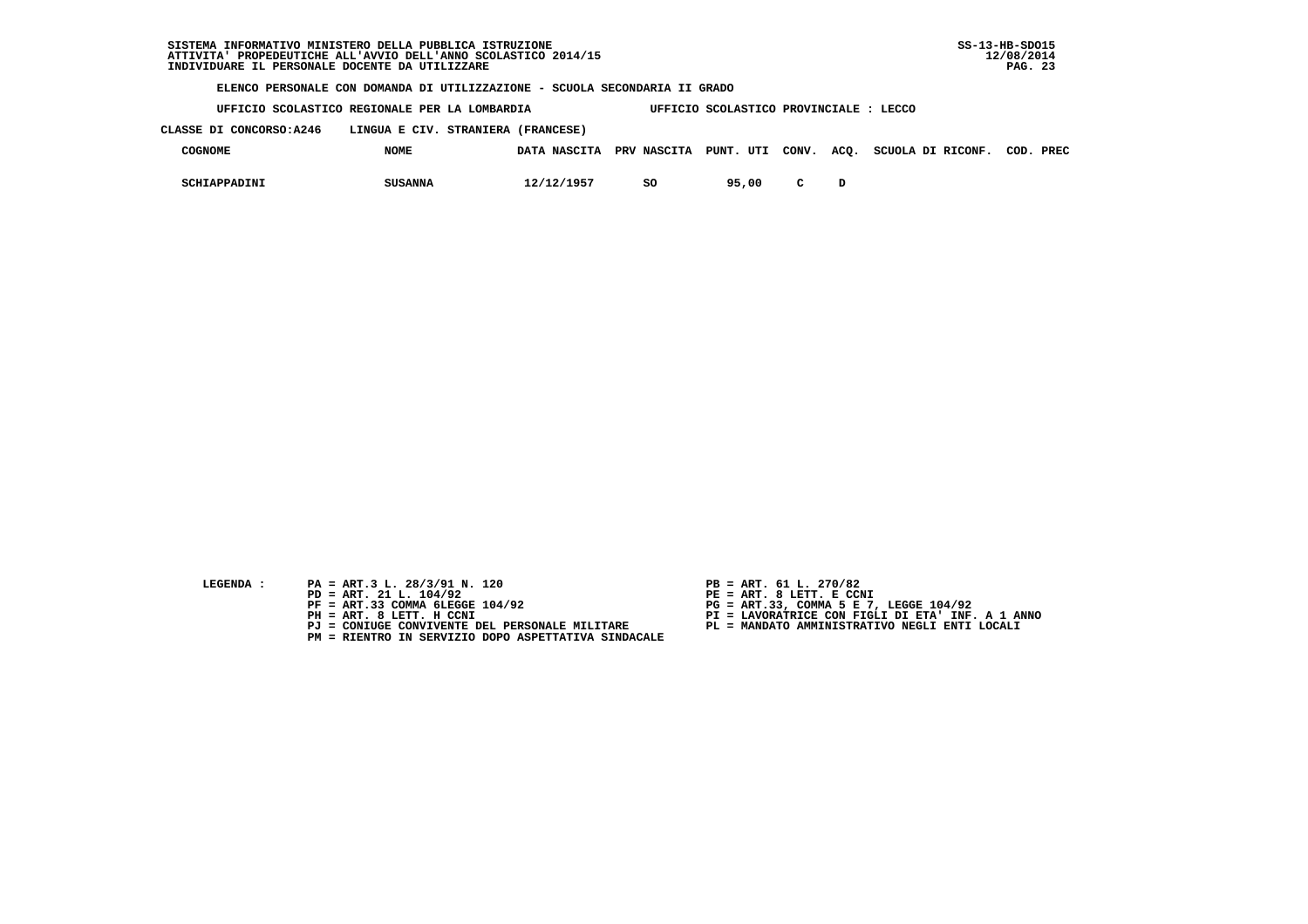| SISTEMA INFORMATIVO MINISTERO DELLA PUBBLICA ISTRUZIONE        | $SS-13-HB-SDO15$ |
|----------------------------------------------------------------|------------------|
| ATTIVITA' PROPEDEUTICHE ALL'AVVIO DELL'ANNO SCOLASTICO 2014/15 | 12/08/2014       |
| INDIVIDUARE IL PERSONALE DOCENTE DA UTILIZZARE                 | - 24<br>PAG.     |

 **UFFICIO SCOLASTICO REGIONALE PER LA LOMBARDIA UFFICIO SCOLASTICO PROVINCIALE : LECCO**

 **CLASSE DI CONCORSO:A346 LINGUA E CIV. STRANIERA (INGLESE)**

| COGNOME   | <b>NOME</b>    | DATA NASCITA | PRV NASCITA PUNT. UTI CONV. |       |        | ACQ. | SCUOLA DI RICONF. | COD. | PREC |
|-----------|----------------|--------------|-----------------------------|-------|--------|------|-------------------|------|------|
| MAGARELLI | ANGELA ROBERTA | 04/06/1976   | BA                          | 91,00 | $\sim$ |      |                   |      |      |

- 
- **LEGENDA :** PA = ART.3 L. 28/3/91 N. 120 <br>PD = ART. 21 L. 104/92 <br>PE = ART. 8 LETT. E CCN  **PD = ART. 21 L. 104/92 PE = ART. 8 LETT. E CCNI**
	-
	-
	-
	- **PM = RIENTRO IN SERVIZIO DOPO ASPETTATIVA SINDACALE**
- 
- 
- 
- **PF = ART.33 COMMA 6LEGGE 104/92 PG = ART.33, COMMA 5 E 7, LEGGE 104/92 PH = ART. 8 LETT. H CCNI PI = LAVORATRICE CON FIGLI DI ETA' INF. A 1 ANNO**
	- **PJ = CONIUGE CONVIVENTE DEL PERSONALE MILITARE PL = MANDATO AMMINISTRATIVO NEGLI ENTI LOCALI**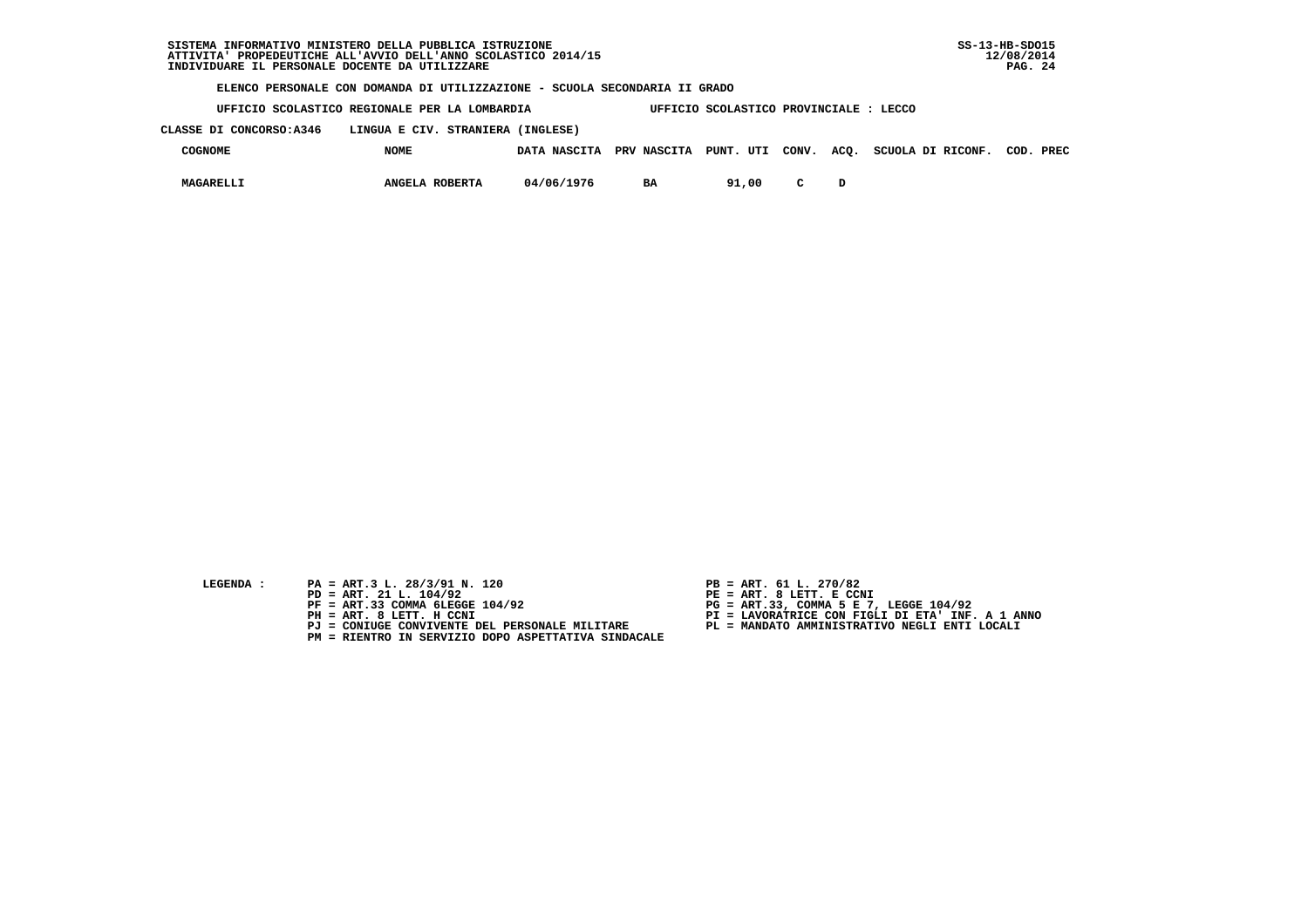**UFFICIO SCOLASTICO REGIONALE PER LA LOMBARDIA UFFICIO SCOLASTICO PROVINCIALE : LECCO**

 **CLASSE DI CONCORSO:A546 LINGUA E CIV. STRANIERA (TEDESCO)**

| COGNOME           | <b>NOME</b>         | DATA NASCITA | PRV NASCITA PUNT. UTI |        | CONV.        | ACQ. | SCUOLA DI RICONF. | COD. PREC |
|-------------------|---------------------|--------------|-----------------------|--------|--------------|------|-------------------|-----------|
| <b>BERNASCONI</b> | <b>MARIA GRAZIA</b> | 08/06/1956   | CO                    | 96,00  | $\mathbf{C}$ | D    |                   |           |
| <b>BOLIS</b>      | <b>SIMONA</b>       | 31/10/1967   | LC.                   | 119,00 | $\mathbf{C}$ | U    |                   |           |
| FUMAGALLI         | MARINA              | 11/03/1975   | LC                    | 105,00 | C            | U    |                   |           |

- **LEGENDA :** PA = ART.3 L. 28/3/91 N. 120 <br>PD = ART. 21 L. 104/92 <br>PE = ART. 8 LETT. E CCN
- **PD = ART. 21 L. 104/92 PE = ART. 8 LETT. E CCNI**
	-
	-
	-
	- **PM = RIENTRO IN SERVIZIO DOPO ASPETTATIVA SINDACALE**
- 
- 
- 
- **PF = ART.33 COMMA 6LEGGE 104/92 PG = ART.33, COMMA 5 E 7, LEGGE 104/92 PH = ART. 8 LETT. H CCNI PI = LAVORATRICE CON FIGLI DI ETA' INF. A 1 ANNO**
	- **PJ = CONIUGE CONVIVENTE DEL PERSONALE MILITARE PL = MANDATO AMMINISTRATIVO NEGLI ENTI LOCALI**
		-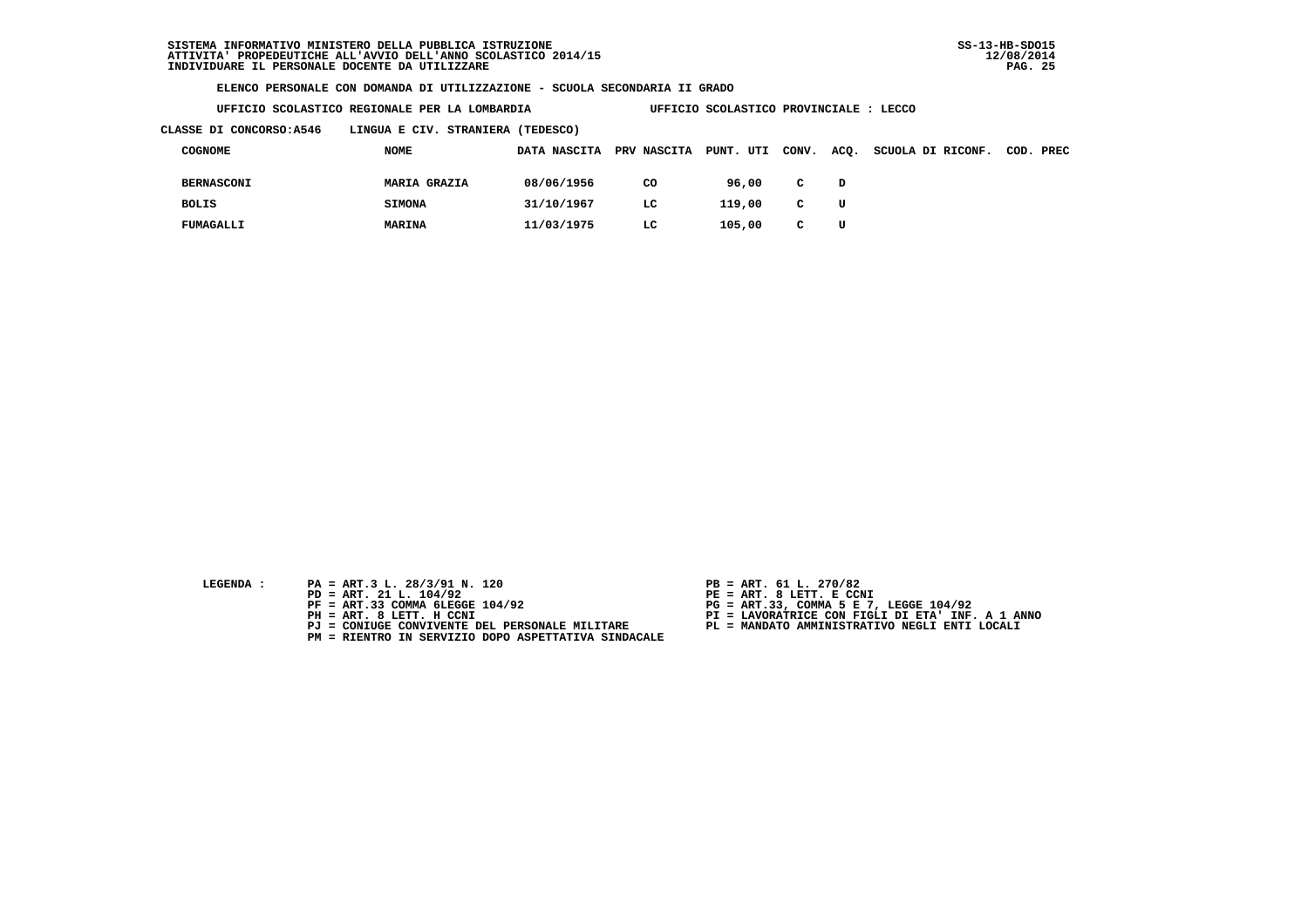| UFFICIO SCOLASTICO REGIONALE PER LA LOMBARDIA |  | UFFICIO SCOLASTICO PROVINCIALE : LECCO |  |
|-----------------------------------------------|--|----------------------------------------|--|
|                                               |  |                                        |  |

 **CLASSE DI CONCORSO:C031 CONV.IN LINGUA STRANIERA (FRANCESE)**

| COGNOME       | <b>NOME</b>         |            |     |        |              | DATA NASCITA PRV NASCITA PUNT. UTI CONV. ACO. SCUOLA DI RICONF. COD. PREC |    |
|---------------|---------------------|------------|-----|--------|--------------|---------------------------------------------------------------------------|----|
| <b>BRIANT</b> | <b>MARIE FRANCE</b> | 14/07/1963 | EE  | 164,00 | $\mathbf{C}$ |                                                                           |    |
| <b>FAREH</b>  | <b>OUARDA</b>       | 22/07/1959 | EE. | 107,00 | $\mathbf{C}$ |                                                                           | PD |

| LEGENDA |  |
|---------|--|
|         |  |
|         |  |

- **PA = ART.3 L. 28/3/91 N. 120 PB = ART. 61 L. 270/82**<br> **PD = ART. 21 L. 104/92 PE = ART. 8 LETT. E CCN**
- **PD = ART. 21 L. 104/92 PE = ART. 8 LETT. E CCNI**
	-
	-
	-
	- **PM = RIENTRO IN SERVIZIO DOPO ASPETTATIVA SINDACALE**
- 
- 
- 
- **PF = ART.33 COMMA 6LEGGE 104/92 PG = ART.33, COMMA 5 E 7, LEGGE 104/92 PH = ART. 8 LETT. H CCNI PI = LAVORATRICE CON FIGLI DI ETA' INF. A 1 ANNO**
	- **PJ = CONIUGE CONVIVENTE DEL PERSONALE MILITARE PL = MANDATO AMMINISTRATIVO NEGLI ENTI LOCALI**
		-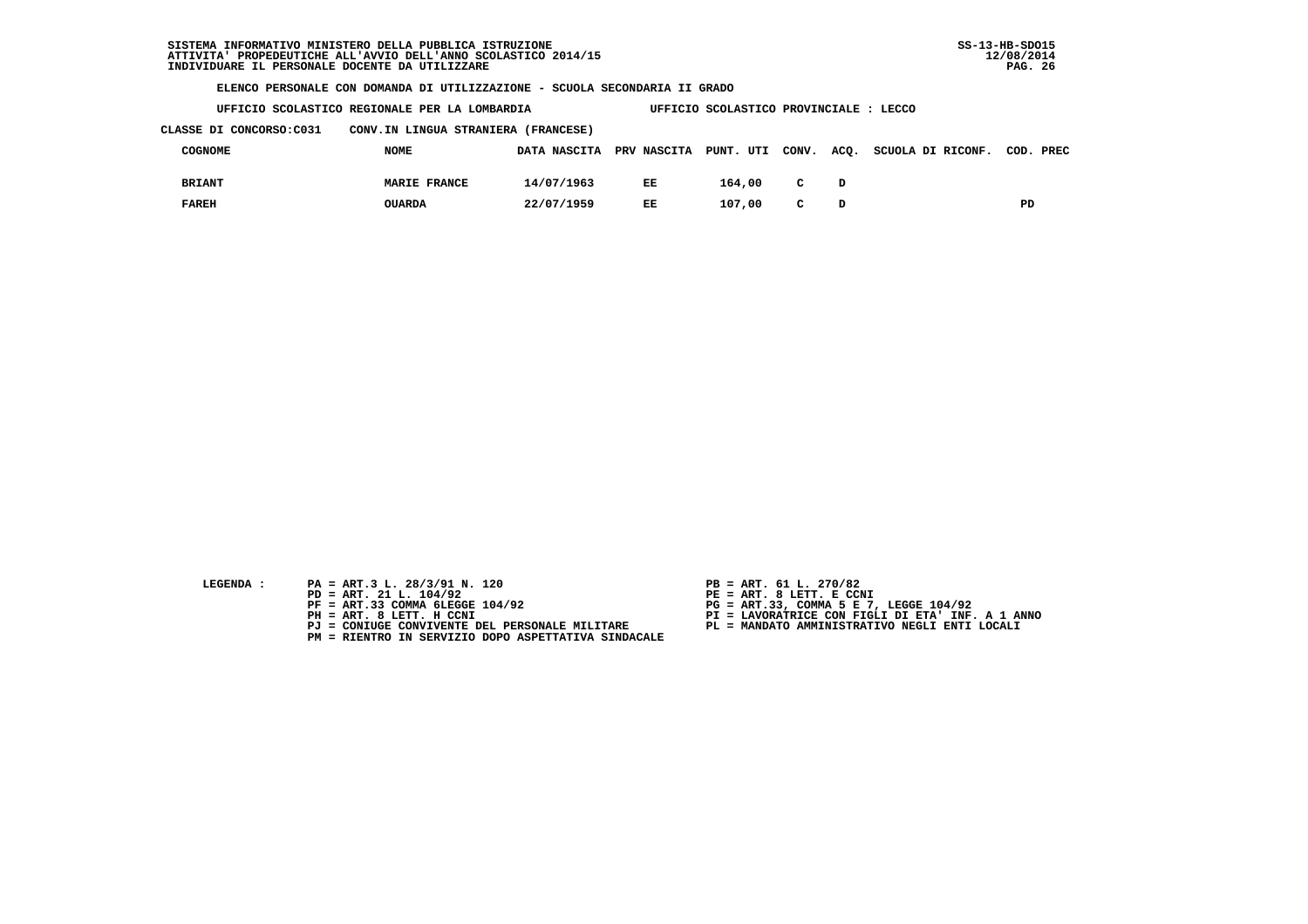**UFFICIO SCOLASTICO REGIONALE PER LA LOMBARDIA UFFICIO SCOLASTICO PROVINCIALE : LECCO**

 **CLASSE DI CONCORSO:C070 ESERCITAZ.DI ABBIGLIAMENTO E MODA**

| <b>COGNOME</b>  | <b>NOME</b>  |            |    |        |  | DATA NASCITA PRV NASCITA PUNT. UTI CONV. ACO. SCUOLA DI RICONF. | COD. | PREC |
|-----------------|--------------|------------|----|--------|--|-----------------------------------------------------------------|------|------|
| <b>GUATIERI</b> | <b>MARIA</b> | 28/04/1954 | IS | 283,00 |  |                                                                 |      |      |

- **LEGENDA :** PA = ART.3 L. 28/3/91 N. 120 <br>PD = ART. 21 L. 104/92 <br>PE = ART. 8 LETT. E CCN
- **PD = ART. 21 L. 104/92 PE = ART. 8 LETT. E CCNI**
	-
	-
	-
	- **PM = RIENTRO IN SERVIZIO DOPO ASPETTATIVA SINDACALE**
- 
- 
- 
- **PF = ART.33 COMMA 6LEGGE 104/92 PG = ART.33, COMMA 5 E 7, LEGGE 104/92 PH = ART. 8 LETT. H CCNI PI = LAVORATRICE CON FIGLI DI ETA' INF. A 1 ANNO**
	- **PJ = CONIUGE CONVIVENTE DEL PERSONALE MILITARE PL = MANDATO AMMINISTRATIVO NEGLI ENTI LOCALI**
		-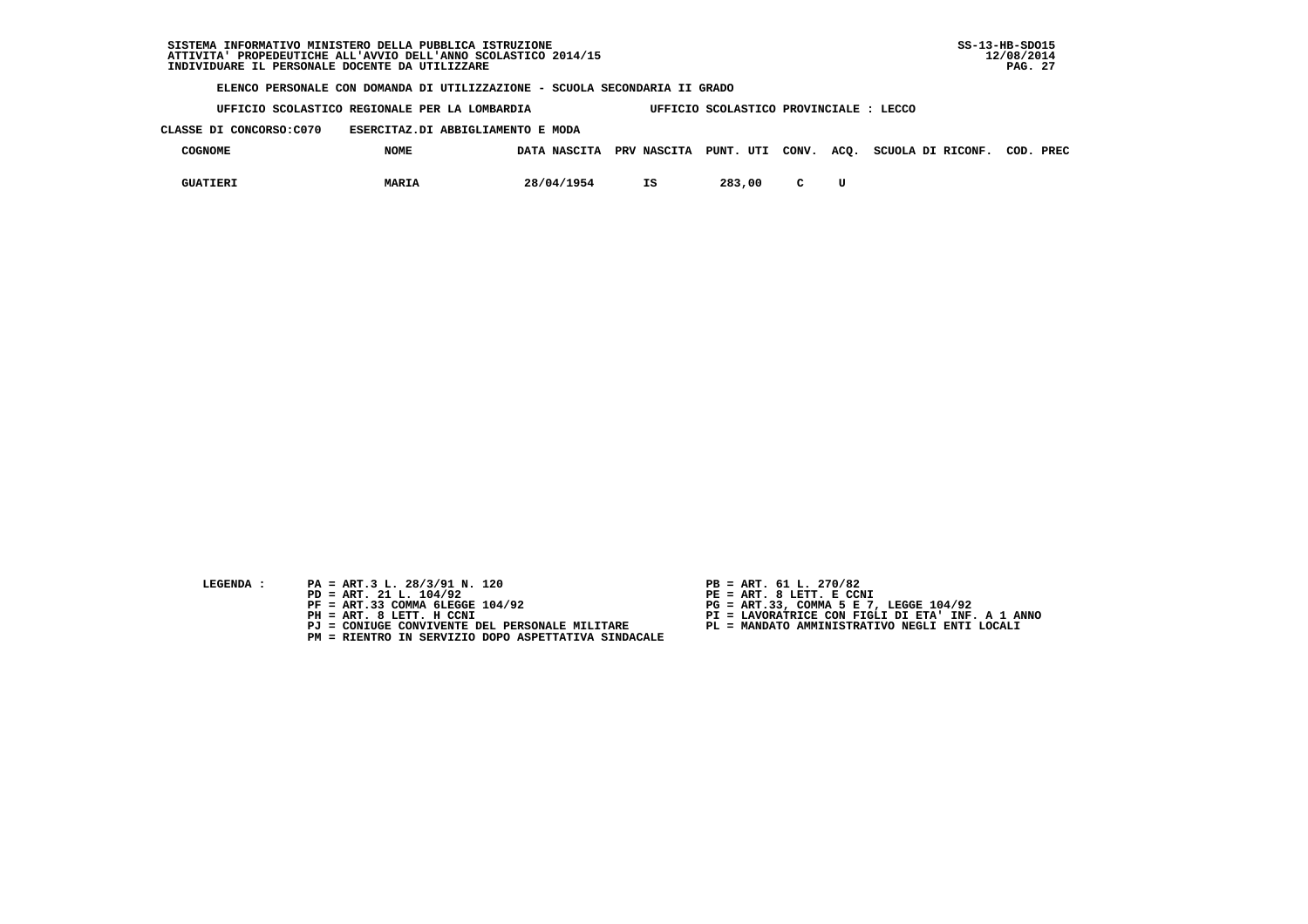**UFFICIO SCOLASTICO REGIONALE PER LA LOMBARDIA UFFICIO SCOLASTICO PROVINCIALE : LECCO**

 **CLASSE DI CONCORSO:C270 LABORATORIO DI ELETTROTECNICA**

| <b>COGNOME</b> | <b>NOME</b>   | DATA NASCITA | PRV NASCITA | PUNT. UTI CONV. ACQ. |  | SCUOLA DI RICONF. | COD. | PREC |
|----------------|---------------|--------------|-------------|----------------------|--|-------------------|------|------|
| <b>RUOTOLO</b> | <b>ANGELO</b> | 10/09/1957   | CЕ          | 290,00               |  |                   |      |      |

- **LEGENDA :** PA = ART.3 L. 28/3/91 N. 120 <br>PD = ART. 21 L. 104/92 <br>PE = ART. 8 LETT. E CCN
- **PD = ART. 21 L. 104/92 PE = ART. 8 LETT. E CCNI**
	-
	-
	-
	- **PM = RIENTRO IN SERVIZIO DOPO ASPETTATIVA SINDACALE**
- 
- 
- 
- **PF = ART.33 COMMA 6LEGGE 104/92 PG = ART.33, COMMA 5 E 7, LEGGE 104/92 PH = ART. 8 LETT. H CCNI PI = LAVORATRICE CON FIGLI DI ETA' INF. A 1 ANNO**
	- **PJ = CONIUGE CONVIVENTE DEL PERSONALE MILITARE PL = MANDATO AMMINISTRATIVO NEGLI ENTI LOCALI**
		-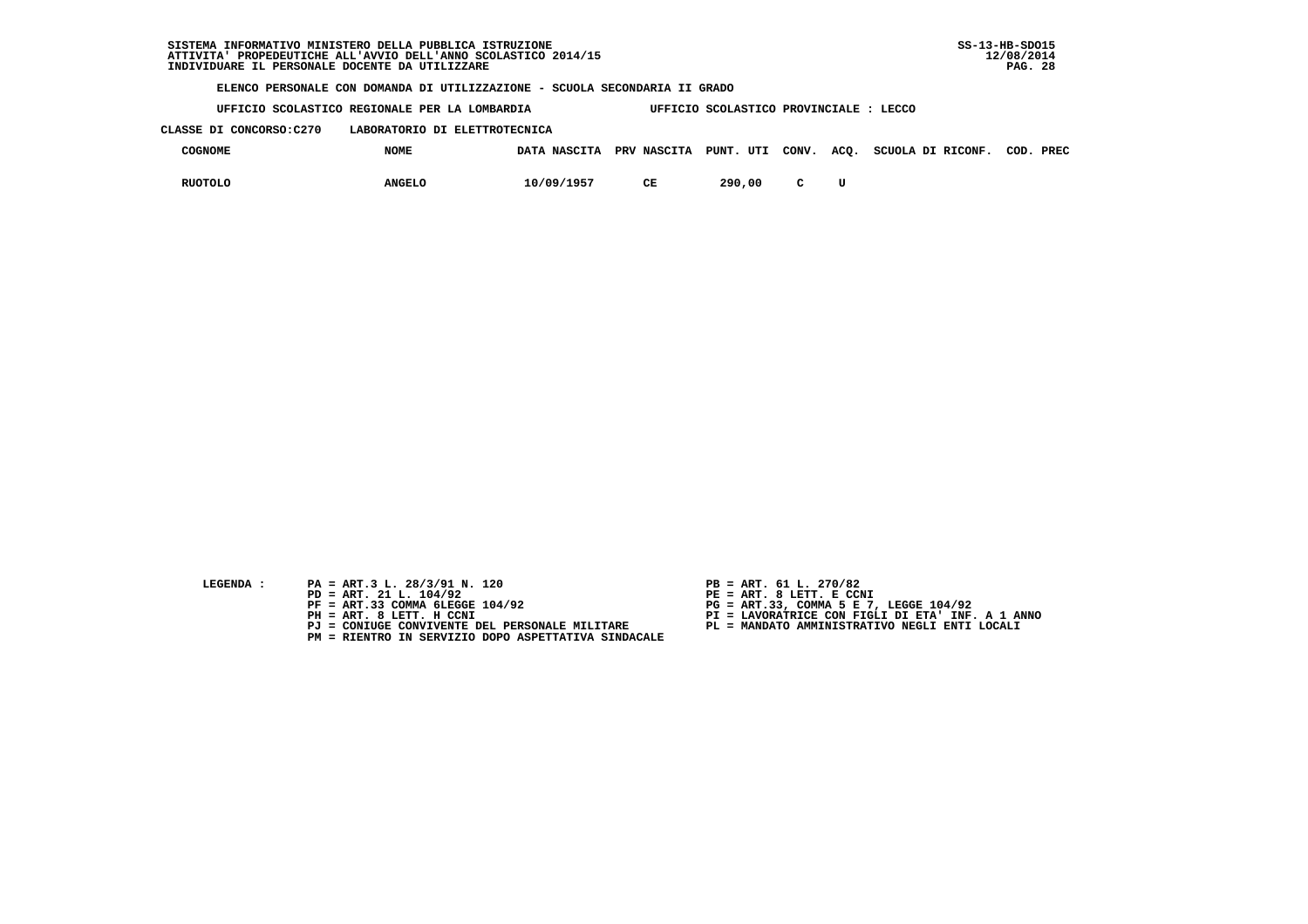**UFFICIO SCOLASTICO REGIONALE PER LA LOMBARDIA UFFICIO SCOLASTICO PROVINCIALE : LECCO**

 **CLASSE DI CONCORSO:C290 LAB. DI FISICA E FISICA APPLICATA**

| COGNOME        | NOME          | DATA NASCITA | PRV NASCITA | PUNT. UTI | CONV.        | ACQ. | SCUOLA DI RICONF. | COD. PREC |
|----------------|---------------|--------------|-------------|-----------|--------------|------|-------------------|-----------|
| <b>BERMOND</b> | LUCIANO       | 14/08/1955   | LC          | 150,00    | $\mathbf{C}$ | D    |                   |           |
| CAPOBIANCO     | <b>DONATO</b> | 08/01/1958   | AV          | 156,00    | $\mathbf{C}$ | D    |                   |           |
| CITTERIO       | GIOVANNI      | 14/03/1952   | MI          | 307,00    | C.           | D    |                   |           |

- **LEGENDA :** PA = ART.3 L. 28/3/91 N. 120 <br>PD = ART. 21 L. 104/92 <br>PE = ART. 8 LETT. E CCN
- **PD = ART. 21 L. 104/92 PE = ART. 8 LETT. E CCNI**
	-
	-
	-
	- **PM = RIENTRO IN SERVIZIO DOPO ASPETTATIVA SINDACALE**
- 
- 
- 
- **PF = ART.33 COMMA 6LEGGE 104/92 PG = ART.33, COMMA 5 E 7, LEGGE 104/92 PH = ART. 8 LETT. H CCNI PI = LAVORATRICE CON FIGLI DI ETA' INF. A 1 ANNO**
	- **PJ = CONIUGE CONVIVENTE DEL PERSONALE MILITARE PL = MANDATO AMMINISTRATIVO NEGLI ENTI LOCALI**
		-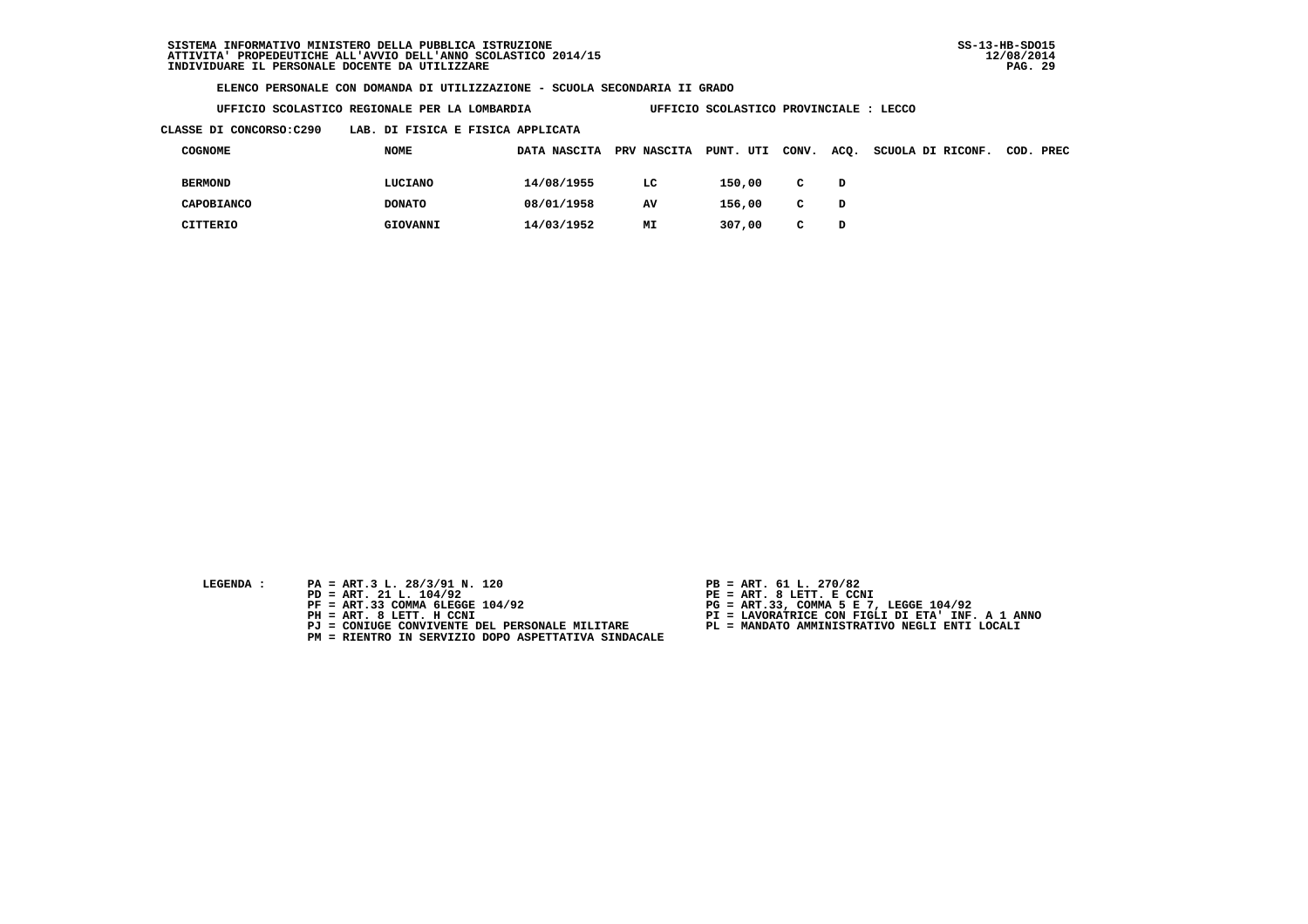| UFFICIO SCOLASTICO REGIONALE PER LA LOMBARDIA | UFFICIO SCOLASTICO PROVINCIALE : LECCO |
|-----------------------------------------------|----------------------------------------|
|                                               |                                        |

 **CLASSE DI CONCORSO:C300 LAB. DI INFORMATICA GESTIONALE**

| COGNOME        | <b>NOME</b>   | DATA NASCITA PRV NASCITA PUNT. UTI CONV. |    |        |              | ACQ. SCUOLA DI RICONF. COD. PREC |  |
|----------------|---------------|------------------------------------------|----|--------|--------------|----------------------------------|--|
| POTO           | LUCA          | 19/03/1974                               | BA | 71,00  | $\mathbf{C}$ |                                  |  |
| <b>VASSENA</b> | <b>DAVIDE</b> | 16/08/1968                               | LC | 165,00 | $\mathbf{C}$ |                                  |  |

- 
- **LEGENDA :** PA = ART.3 L. 28/3/91 N. 120 <br>PD = ART. 21 L. 104/92 <br>PE = ART. 8 LETT. E CCN  **PD = ART. 21 L. 104/92 PE = ART. 8 LETT. E CCNI**
	-
	-
	-
	- **PM = RIENTRO IN SERVIZIO DOPO ASPETTATIVA SINDACALE**
- 
- 
- 
- **PF = ART.33 COMMA 6LEGGE 104/92 PG = ART.33, COMMA 5 E 7, LEGGE 104/92 PH = ART. 8 LETT. H CCNI PI = LAVORATRICE CON FIGLI DI ETA' INF. A 1 ANNO**
	- **PJ = CONIUGE CONVIVENTE DEL PERSONALE MILITARE PL = MANDATO AMMINISTRATIVO NEGLI ENTI LOCALI**
		-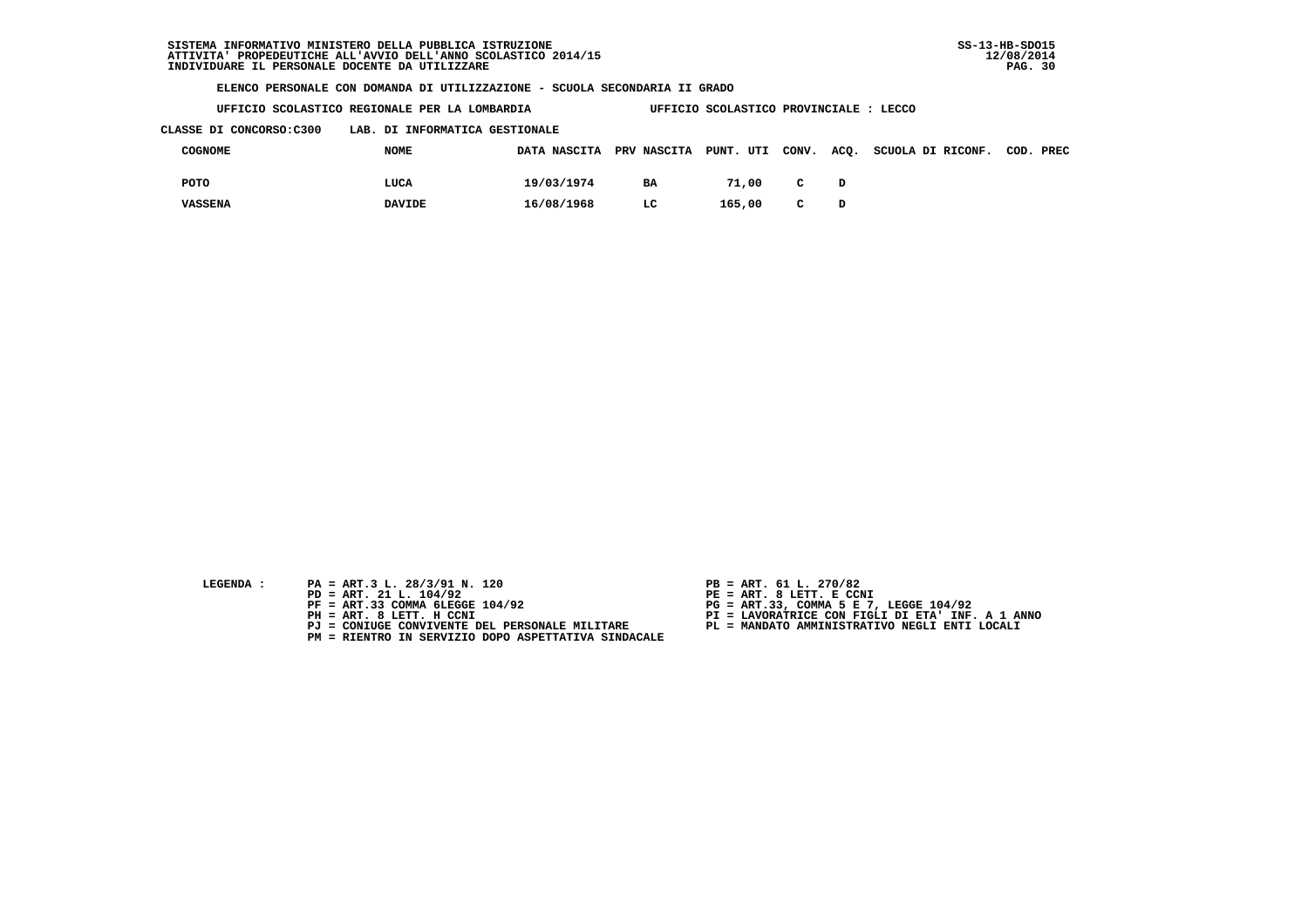| UFFICIO SCOLASTICO REGIONALE PER LA LOMBARDIA |  |
|-----------------------------------------------|--|
|                                               |  |

**UFFICIO SCOLASTICO PROVINCIALE : LECCO** 

 **CLASSE DI CONCORSO:C320 LAB. MECCANICO-TECNOLOGICO**

| <b>COGNOME</b> | <b>NOME</b>       | DATA NASCITA | <b>PRV NASCITA</b> | PUNT. UTI | CONV. | ACQ. | SCUOLA DI RICONF. | COD. PREC |
|----------------|-------------------|--------------|--------------------|-----------|-------|------|-------------------|-----------|
| <b>DATTERO</b> | <b>RAFFAELE</b>   | 28/04/1966   | EE                 | 283,00    | C     | U    |                   |           |
| DE GIORGIO     | GIOVANNI          | 02/01/1955   | EE                 | 216,00    | C     | D    |                   |           |
| <b>MANZI</b>   | <b>ALESSANDRO</b> | 14/07/1975   | NA                 | 40,00     | C     | D    |                   |           |
| MAUGERI        | <b>SALVATORE</b>  | 23/05/1971   | PA                 | 88,00     | C     | D    |                   |           |
| RIGAMONTI      | CARLO             | 19/10/1979   | CO                 | 61,00     | c     | D    |                   |           |

- **LEGENDA :** PA = ART.3 L. 28/3/91 N. 120 <br>PD = ART. 21 L. 104/92 <br>PE = ART. 8 LETT. E CCN
- **PD = ART. 21 L. 104/92 PE = ART. 8 LETT. E CCNI**
	-
	-
	-
	- **PM = RIENTRO IN SERVIZIO DOPO ASPETTATIVA SINDACALE**
- 
- 
- 
- **PF = ART.33 COMMA 6LEGGE 104/92 PG = ART.33, COMMA 5 E 7, LEGGE 104/92 PH = ART. 8 LETT. H CCNI PI = LAVORATRICE CON FIGLI DI ETA' INF. A 1 ANNO**
	- **PJ = CONIUGE CONVIVENTE DEL PERSONALE MILITARE PL = MANDATO AMMINISTRATIVO NEGLI ENTI LOCALI**
		-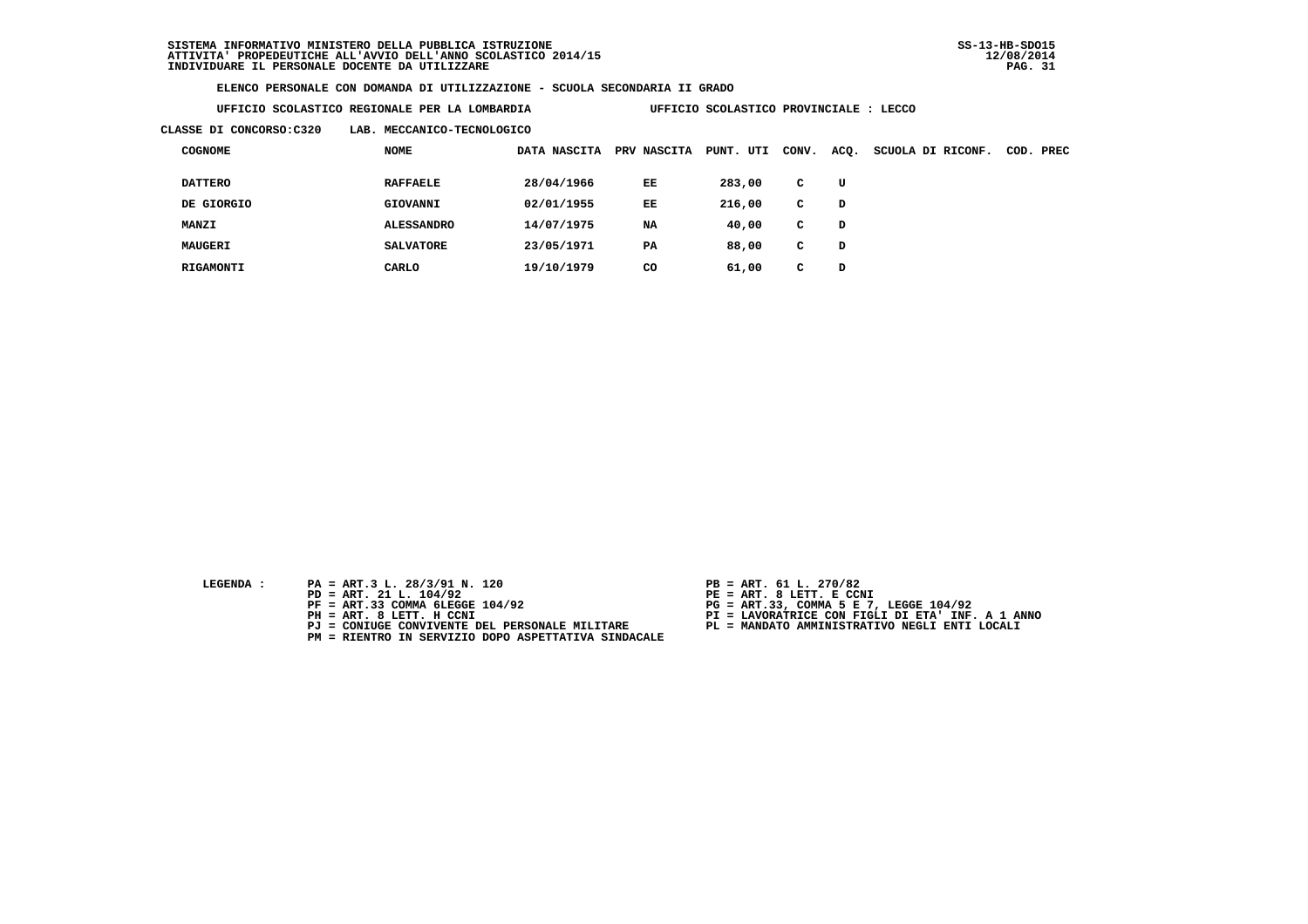| SISTEMA INFORMATIVO MINISTERO DELLA PUBBLICA ISTRUZIONE        | $SS-13-HB-SDO15$ |
|----------------------------------------------------------------|------------------|
| ATTIVITA' PROPEDEUTICHE ALL'AVVIO DELL'ANNO SCOLASTICO 2014/15 | 12/08/2014       |
| INDIVIDUARE IL PERSONALE DOCENTE DA UTILIZZARE                 | -32<br>PAG.      |

 **UFFICIO SCOLASTICO REGIONALE PER LA LOMBARDIA UFFICIO SCOLASTICO PROVINCIALE : LECCO**

 **CLASSE DI CONCORSO:C450 METODOLOGIE OPERAT.NEI SERV.SOCIALI**

| COGNOME        | <b>NOME</b>             | DATA NASCITA | <b>PRV NASCITA</b> | PUNT. UTI CONV. |        | ACQ. | SCUOLA DI RICONF. | COD. | PREC |
|----------------|-------------------------|--------------|--------------------|-----------------|--------|------|-------------------|------|------|
| <b>FONTANA</b> | <b>ADELAIDE DESIREE</b> | 06/05/1979   | LC                 | 74,00           | $\sim$ |      |                   |      |      |

- **LEGENDA :** PA = ART.3 L. 28/3/91 N. 120 <br>PD = ART. 21 L. 104/92 <br>PE = ART. 8 LETT. E CCN
- **PD = ART. 21 L. 104/92 PE = ART. 8 LETT. E CCNI**
	-
	-
	-
	- **PM = RIENTRO IN SERVIZIO DOPO ASPETTATIVA SINDACALE**
- 
- 
- 
- **PF = ART.33 COMMA 6LEGGE 104/92 PG = ART.33, COMMA 5 E 7, LEGGE 104/92 PH = ART. 8 LETT. H CCNI PI = LAVORATRICE CON FIGLI DI ETA' INF. A 1 ANNO**
	- **PJ = CONIUGE CONVIVENTE DEL PERSONALE MILITARE PL = MANDATO AMMINISTRATIVO NEGLI ENTI LOCALI**
		-